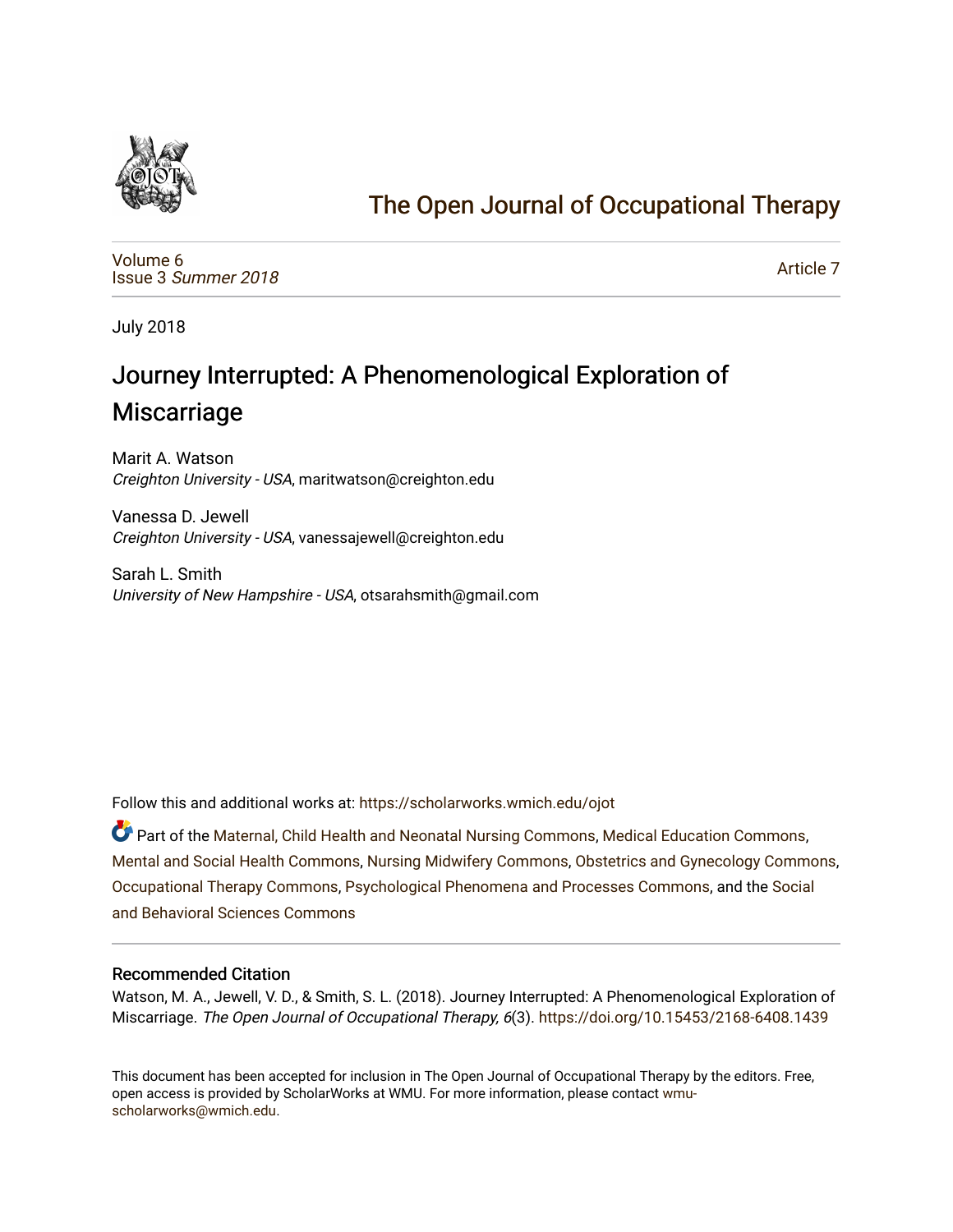## Journey Interrupted: A Phenomenological Exploration of Miscarriage

#### **Abstract**

Background: Miscarriage is a significant life event that impacts occupational performance, identity, and competence and that influences perceptions of motherhood. Because of the lack of social rituals often attributed to the death of a loved one, miscarriages may result in disenfranchised grief, which impedes coping.

Methods: This phenomenological study explored the impact of miscarriage on relationships, perceptions of motherhood, and the meaning of occupation in the context of grief. Data was collected through semistructured interviews  $(N = 4)$  and completion of a brief demographic questionnaire. The interviews were digitally recorded, transcribed verbatim, and reviewed to ensure accuracy. Using inductive thematic analysis, the first author identified initial codes, collated the codes into preliminary themes, and then reviewed, further analyzed, and refined the themes.

Results: Three overarching themes were identified: (a) the journey: ambiguity, vulnerability, and the trauma of a miscarriage; (b) seeking acknowledgement and validation of loss: impact on relationships; and (c) occupational engagement: evolving roles and perspectives.

Conclusion: The findings of this study illustrated the complexity of the lived experience of miscarriage and highlighted the significant impact of miscarriage on self-identify, relationships, and the complex role of occupation in the context of bereavement.

### **Comments**

Disclosure Statement: The authors report no conflict of interest. The authors presented the findings from this study at the 2017 American Occupational Therapy Association Annual Conference in Philadelphia, PA. The authors alone are responsible for the content and writing of this manuscript.

### Keywords

motherhood, occupation, pregnancy complications, grief, bereavement, qualitative studies

### Cover Page Footnote

We would like to extend our sincere and heartfelt thanks to the women who courageously shared their personal experiences with miscarriage. We would also like to thank the panel of women who provided invaluable feedback during the development of the interview guide. We would also like to acknowledge the contributions of Kathleen Flecky, OTD, OTR/L, and Sandra Hofferber, B.A., MEd, who provided constructive guidance with study design and manuscript revisions.

#### Credentials Display

Marit Watson, B.S., OTR/L; Vanessa Jewell, Phd, OTR/L; Sarah Smith, DSc, OTR/L

Copyright transfer agreements are not obtained by The Open Journal of Occupational Therapy (OJOT). Reprint permission for this Applied Research should be obtained from the corresponding author(s). Click [here](https://scholarworks.wmich.edu/ojot/policies.html#rights) to view our open access statement regarding user rights and distribution of this Applied Research.

DOI: 10.15453/2168-6408.1439

This applied research is available in The Open Journal of Occupational Therapy: [https://scholarworks.wmich.edu/](https://scholarworks.wmich.edu/ojot/vol6/iss3/7) [ojot/vol6/iss3/7](https://scholarworks.wmich.edu/ojot/vol6/iss3/7)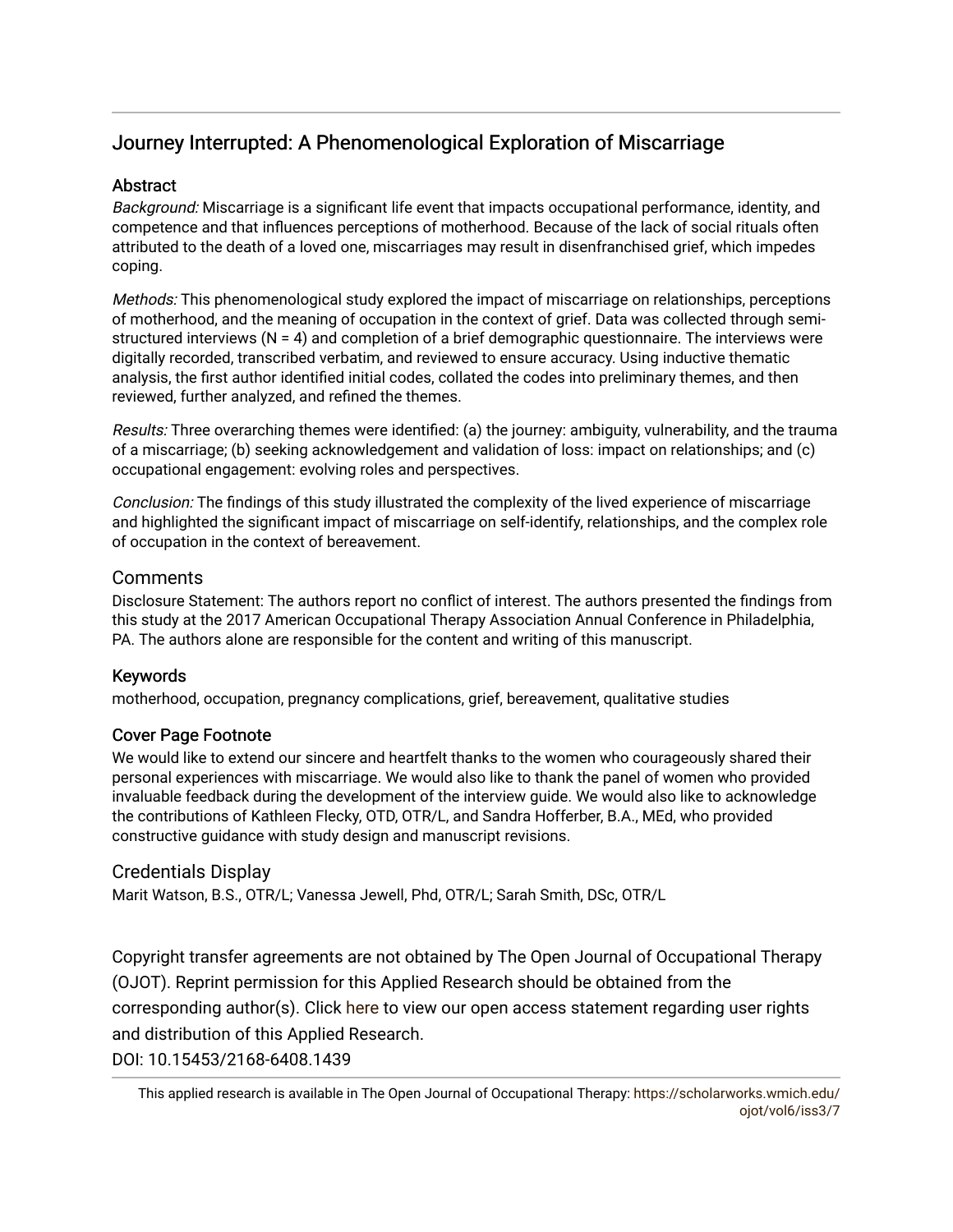Maternity is a state of being. Expanding stomachs signify outwardly to the world the enormity of the physical and emotional transitions women experience as pregnancy progresses. In a sense, changes in outward appearance serve as an illustration of the journey toward motherhood. However, for many women, the journey toward motherhood is tragically and inexplicably interrupted by a miscarriage. An unexpected loss during pregnancy creates an occupational void (Harvey, Moyle, & Creedy, 2001). A miscarriage is often incorrectly believed to be a solitary moment of loss. However, the physical, emotional, and psychological ramifications of a miscarriage may extend across a lifetime (Cahill, 2015).

Miscarriage is defined as the unexpected uterine loss of a fetus weighing less than 500 g or prior to the 20th week of gestation (Davidson, London, & Ladewig, 2016). Globally, an estimated one in four pregnant women experiences the inexplicable loss of a child through a miscarriage (Nikčević, 2003; Nikčević, Kuczmiercyzk, & Nicolaides, 2007; Séjourné, Callahan, & Chabrol, 2010). Of those women, an estimated 50% experience psychological morbidity in the weeks and months after a pregnancy loss (Lok & Neugebauer, 2007). Psychological morbidity may include symptoms of depression, anxiety, and grief (Frost, Bradley, Levitas, Smith, & Garcia, 2007; Nikčević, 2003; Nikčević et al., 2007; Robinson, 2014; Séjourné et al., 2010), or expressions of anger, guilt, and self-blame (Nikčević, 2003). Feelings of self-betrayal (Miller, 2015), isolation, loneliness, fear, panic, lack of understanding (Harvey et al., 2001), and failure (Ockhuijsen, van den Hoogen, Boivin, Macklon, & de Boer, 2014) are prevalent.

A miscarriage is a significant life event that dramatically impacts one's self-identity, sense of competence, and sense of fulfillment (Frost et al., 2007). For women without children, the often eagerly anticipated identity and occupation of "mother" is lost during a miscarriage. In fact, women reported that they often felt forgotten as mothers and "abandoned between the world of motherhood and nonmotherhood" (Harvey et al., 2001, p.11). A miscarriage represents multiple losses: loss of control, loss of self-esteem, loss of a child (perceived to be real or potential); and the loss of hopes, dreams, and expectations for the future (Adolfsson, Larsson, Wijma, & Bertero, 2004; McCreight, 2008). A lack of understanding and support of the invisible loss from a miscarriage contributes to feelings of social isolation and self-blame, and a sense of spoiled identity (Frost et al., 2007; McCreight, 2008).

The innocence of childbearing is forever altered, leaving women to face a newfound vulnerability and feelings of failure (Harvey et al., 2001). Miller (2015) reported that women often lacked confidence in their ability to have children after a miscarriage or pregnancy loss. A preoccupation with achieving motherhood (Frost et al., 2007) or feelings of jealousy and guilt when interacting with pregnant women or with babies also occurred (Ockhuijsen et al., 2014). Furthermore, the impact on subsequent pregnancies is worth noting. The attribution of personhood to a previous loss may negatively influence emotional attachment and increase anxiety in a subsequent pregnancy due to fear of recurrence (Wood & Quenby, 2010). Gaudet, Séjourné, Camborieux, Rogers, and Chabrol (2010) discussed the fear, insecurity, hypervigilance, anxiety, and need for control that often occurs with pregnancy after loss. Challenges also occurred in the emotional investment and intensity of attachment to a new baby due to fear of facing another loss (Gaudet et al., 2010). A miscarriage creates an emptiness that is not alleviated by another pregnancy or the presence of another living child (Adolfsson et al., 2004).

Lok and Neugebauer (2007) reported that "studies show that early pregnancy loss can produce a grief reaction as substantial as that to loss of any loved one" (p. 231). However, the ambiguity of miscarriage contributes to disenfranchised grief as the lack of societal recognition and support does not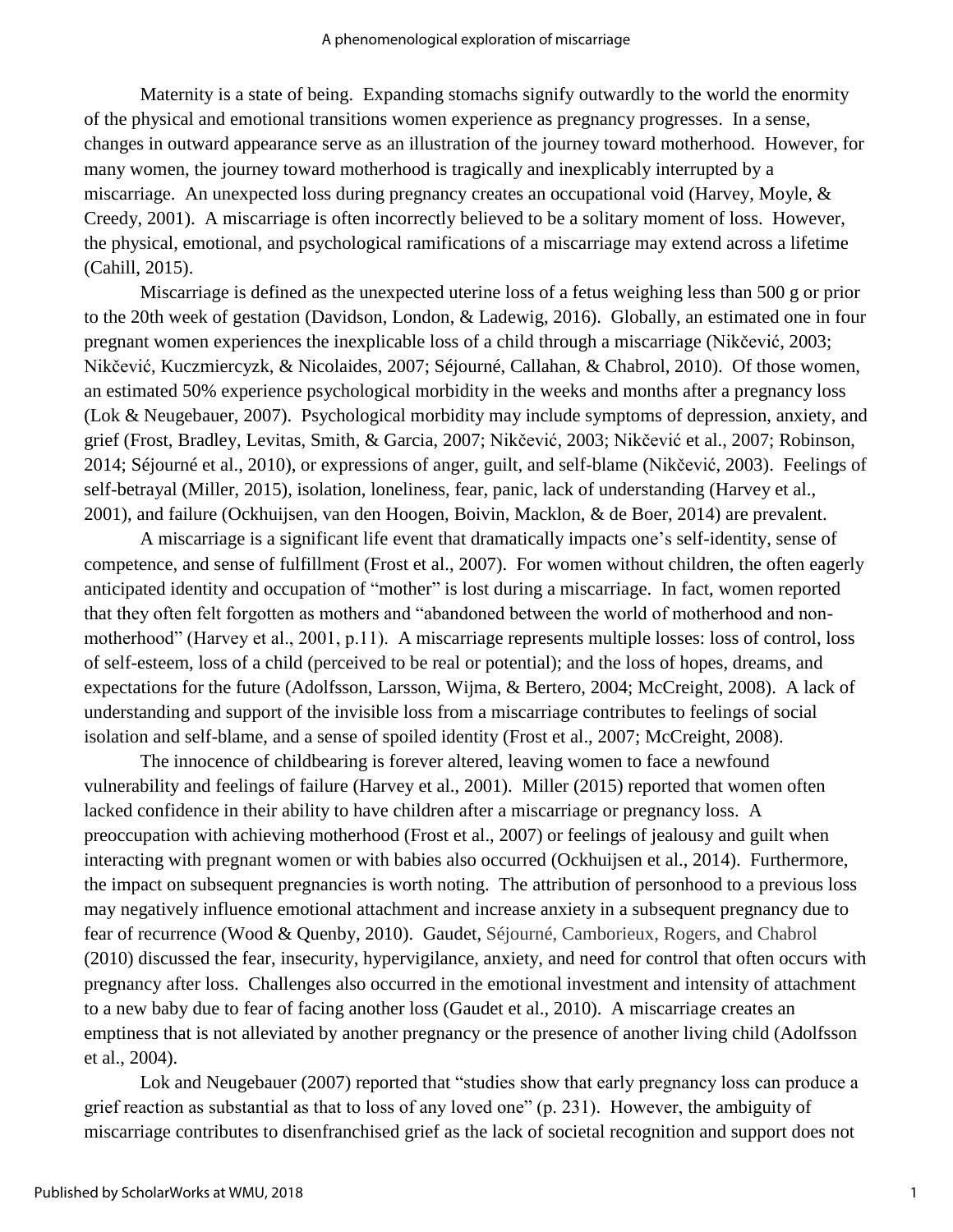correspond to the intensity of the emotional response to the physical and emotional loss (Lang et al., 2011; Mulvihill & Walsh, 2014; Rowlands & Lee, 2010). Women often have difficulty moving through the bereavement process and engaging in typical coping behaviors after a miscarriage (Broquet, 1999; Lang et al., 2011; Mulvihill & Walsh, 2014). Expectations of unconditional support by loved ones are often not met and negatively impact the grieving process (Rowlands & Lee, 2010). Difficulties coping with the mental, physical, psychological, and societal ramifications of a miscarriage may impact activities or daily living and engagement in meaningful activities (Lok & Neugebauer, 2007).

Rather than considering the uniquely individual implications that occur during the loss of a baby, many people often view miscarriage simply as an unfortunate outcome of pregnancy (Frost et al., 2007) or as a medical event (McCreight, 2008). Findings illustrate medical management of physical and emotional needs are inadequate during and after a miscarriage due to insensitive comments by medical staff, a lack of empathy, and poor educational resources, all of which may intensify parental grief (Lang et al., 2011; Rowlands & Lee, 2010). Factors leading to inadequacies in medical care include a lack of training, time constraints, and perceived discrepancies between medical staff in regard to the significance of loss (Olson, 2013). Women's feelings of vulnerability may also amplify perceptions of negative experiences, impede efforts to cope, and put health and well-being in jeopardy (Lang et al., 2011). As a result, women are often left attempting to navigate the tragic experience of a miscarriage while simultaneously wondering why there is a lack of support and acknowledgement from loved ones and health care providers (Harvey et al., 2001).

To promote and sustain the well-being of women who have experienced a miscarriage, health care professionals, families, and community members must view miscarriage as a personal and significant experience that requires compassionate and timely support (McCreight, 2008; Olson, 2013). Parents who have experienced a miscarriage should be considered a vulnerable population with specific needs for improved physical, psychosocial, emotional, and spiritual resources (Olson, 2013; Slootjes, McKinstry, & Kenny, 2016).

Occupation may be viewed as an intermingling of our desire to "do" (occupational performance); our ability to "be" (occupational identity); and the lived experiences, skills, and talents that shape what we "become" (occupational competence) to address our social, mental, physical, and spiritual needs successfully (Bar & Jarus, 2015; Wilcock, 1999, 2005). The occupation of "mother," held by 81% of American women, is a dynamic and ever-evolving occupation that is both personally and socially constructed (Bar & Jarus, 2015; Cronin, 2004). The transition to "mother" is a significant event with physiological, emotional, spiritual, and psychosocial changes (Slootjes et al., 2016). Planning for the future roles and responsibilities of motherhood is an exciting aspect of early pregnancy and influences transformation in self-identity and competence (Adolfsson et al., 2004; Horne, Corr, & Earle, 2005). Psychosocial and emotional challenges during this perinatal transformation may result in anxiety, depression, and posttraumatic stress disorder, and it may negatively impact self-identity and selfefficacy (Pizur-Barnekow & Erickson, 2011; Slootjes et al., 2016).

Occupation is also all-encompassing and often underappreciated, with focused consideration of those little moments that may seem mundane, but which are the underlying foundation to a life welllived. Engagement in meaningful and purposeful activities, or occupations, strengthens our hold on life and positively impacts health and well-being (American Occupational Therapy Association, 2014; Bar & Jarus, 2015; Hoppes, 2005).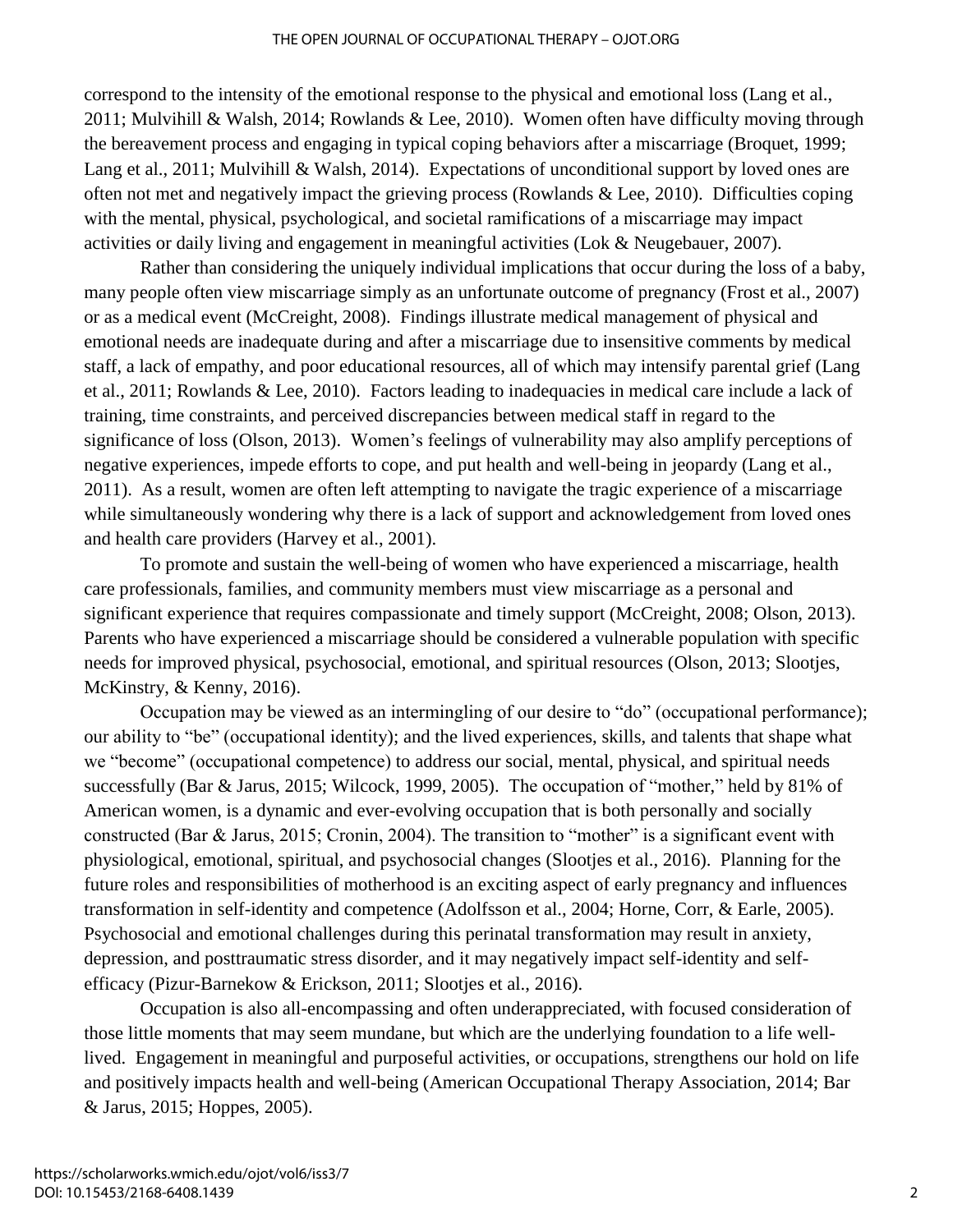However, grief and loss disrupt our participation in normal routines and may influence our perception of self-identity and self-worth (Frost et al., 2007; Hoppes, 2005). In their autoenthnographic research, Forhan (2010) and Hoppes (2005) discussed the occupational responses to loss (occupational maintenance, occupational dissolution, occupational ambivalence, and occupational resolution) and the subsequent implications for occupation in the context of bereavement.

A unique power lies in the study of occupation to understand the significance of the complex and/or mundane activities that contribute to our health and happiness (Wilcock, 2005). Despite the focus on the mental health ramifications of a miscarriage, there is a paucity of research examining the influence of a miscarriage on relationships, perceptions of motherhood, and the role of occupation during this complex event of bereavement. This phenomenological study sought to understand the lived experience of women who are coping with an unexpected pregnancy loss in order to fill gaps in current insights and studies related to the influence of a miscarriage on relationships, perceptions of motherhood, and the meaning of occupation in the context of grief.

Encouraged by the autoethnographic research conducted by Forhan (2010) and Hoppes (2005) on the context of occupation in the event of bereavement, this study also sought to study more closely occupational responses to loss and identify potential implications for occupational therapists to proactively facilitate navigation of grief across the continuum of age or diagnoses. Further examination of a miscarriage as a life-shaping event has the potential to influence program development with more comprehensive and occupation-focused resources for women navigating pregnancy loss. Therefore, this study addressed the following research questions:

- 1. What is the lived experience of women who are coping with a miscarriage?
- 2. In what way does a miscarriage impact relationships with friends and family?
- 3. How does a miscarriage impact perceptions of motherhood?
- 4. In what way does a miscarriage influence occupational roles and routines?

#### **Method**

This qualitative study used a phenomenological approach to provide an intimate exploration of the lived experience of a miscarriage. The Institutional Review Board of Creighton University approved this study, and all of the informants provided informed consent.

### **Informants**

To be considered for inclusion in this preliminary study, women were required to be between 25 and 45 years of age, to be proficient in the English language, and to have a personal history of at least one miscarriage prior to 20 weeks' gestation in the past 5 years. Criteria for exclusion included women whose miscarriage occurred while under a physician's care after an assisted reproductive procedure, such as intrauterine insemination or in vitro fertilization, and women who were diagnosed with a chronic mental health disorder or a chronic illness prior to the miscarriage. The selection criteria of this study were purposely designed to realistically narrow recruitment criteria while still providing an opportunity to recognize the individuality in each loss or journey toward motherhood. The authors did not intend for this research study to place a greater importance on a specific time frame of loss or method of conception.

### **Interview Guide**

The first and second authors developed the interview guide to further investigate and analyze points of reflection on miscarriage (Patton, 2015). A literature review directed the initial draft of the interview guide. An expert panel of two occupational therapy researchers and one bioethicist reviewed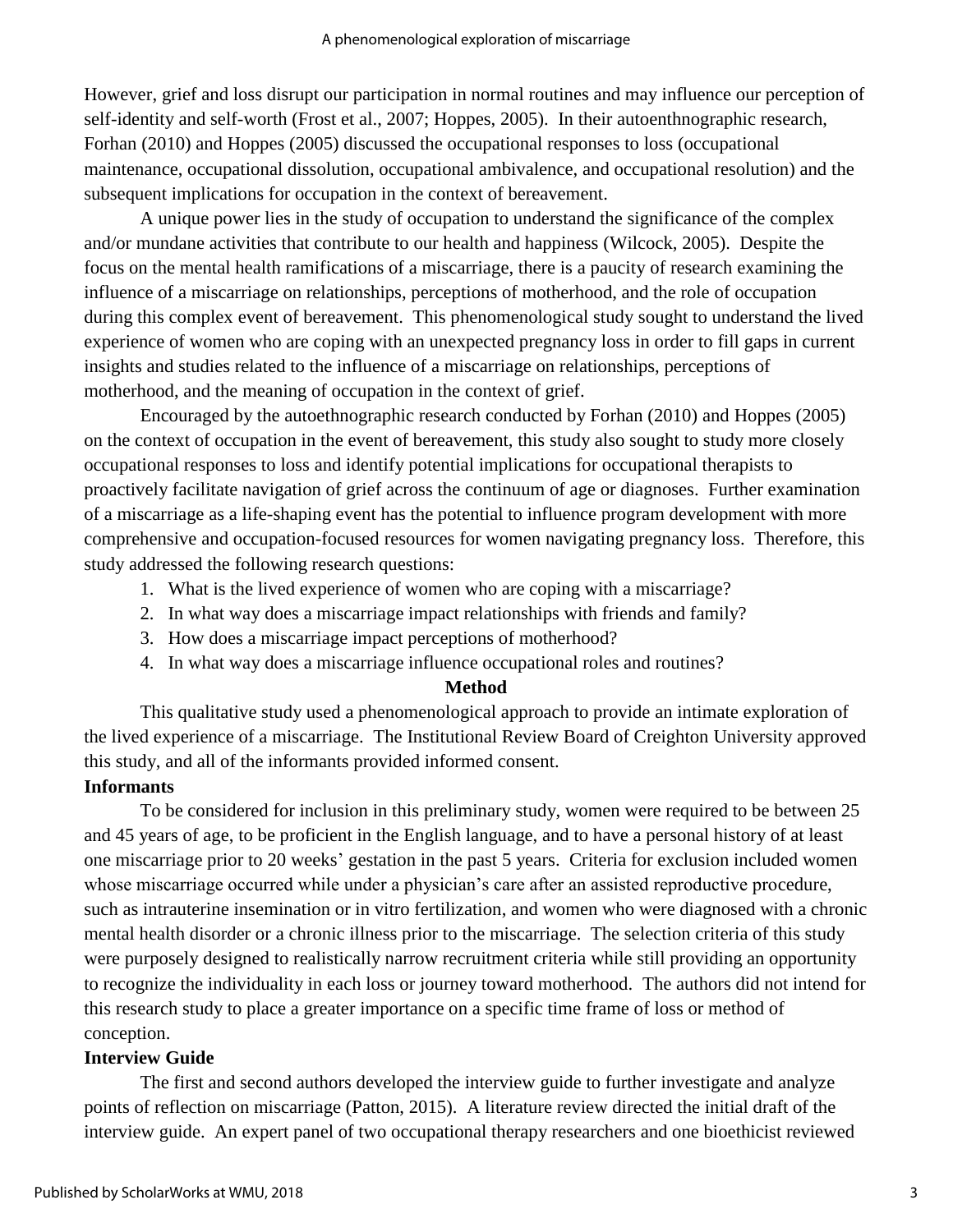the interview guide and provided feedback to ensure content validity. To acknowledge the individuality inherent in each miscarriage experience and to ensure the direct correlation of the interview questions to the research inquiry, the interview guide was further reviewed by a panel of three women with personal experiences of miscarriage. The first author provided each woman with a copy of the research purpose statement, the research questions, and the interview guide and sought feedback on the clarity and relevance of the interview questions. This panel of three women provided insight into the validity and relevance of the questions in the interview guide and generated possible probing questions to acknowledge and validate the individuality of each informant's experience with miscarriage (see Appendix).

#### **Procedures**

Due to the intimate nature of miscarriage, the researchers used snowball sampling to allow for recruitment of informants with greater sensitivity and respect (Portney & Watkins, 2015). To mitigate the risk of coercion, the researchers posted a recruitment letter describing the study on social media forums and sent the recruitment email to individuals in personal and professional networks. These networks included family, friends, clergy, local miscarriage and pregnancy loss support groups, internet miscarriage support forums, and referrals from health care providers, such as mental health professionals, obstetricians, gynecologists, and midwives. Women interested in participating or learning more about the study contacted the first author for additional information. A small cohort of four women was selected as the target enrollment for this study. All of the informants had a history of multiple miscarriages and three of the four informants had at least one living child at the time of the interview.

Interviews were conducted via telephone by the first author and ranged in time from 49 to 73 min. The informants completed a brief demographic questionnaire (see Table 1). Semi-structured interviews were the primary source of data collection and were digitally recorded. The interviews used a conversational approach to build rapport as well as a set of open-ended questions to guide the interview flow. The informants discussed each miscarriage experience chronologically and offered reflections on loss, pregnancy after loss, and relationships with living children as relevant to their personal journey toward motherhood. Additional probing questions were asked during the interview to clarify topics and to ensure the interview accurately captured each informant's personal miscarriage experience.

### **Data Analysis**

Braun and Clarke's six phases of thematic analysis guided the data analysis process (2006). The first author transcribed each interview transcript, thus allowing an opportunity to gain greater familiarity with the interview data. The transcripts were then read and reread with comparison to the original interview digital recording to ensure accuracy (Phase 1). Initial thoughts and reflections on each interview were documented during this time of immersive reflexivity. Compelling quotes and data extracts were marked for further reflection and analysis.

Phase 2 involved coding line-by-line to generate initial codes in the data item (individual interview) and then across the data set (all four interviews) (Braun & Clarke, 2006). Care was taken to identify significant statements regarding nuance and meaningful implications. Initial codes included frequently used words, such as journey, trauma and traumatic, vulnerability, validation, failure, fertility, taboo, anxiety, waiting, miscarriage, self-identity, motherhood, disconnect, education, and relationships. The first author then reviewed the entire data set, searching for patterned commonalities and differences.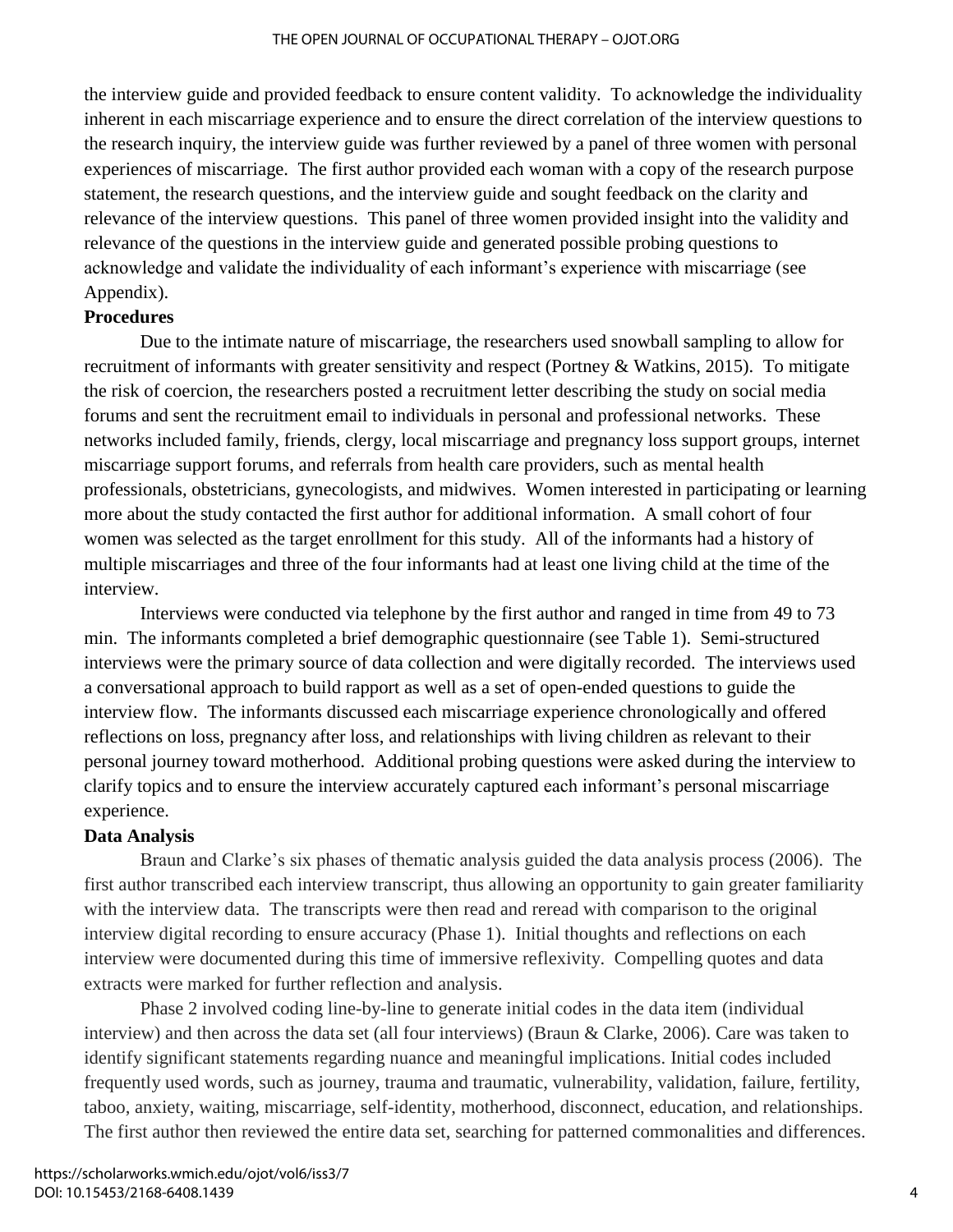Codes were collated into potential themes, such as miscarriage experience, relationships, perceptions of motherhood, occupation, trauma, validation of loss, and self-identity (Phase 3). These potential themes were then reviewed and refined to assess accurate reflection of data and thematic analysis in relation to coded extracts and the entire data set (Phase 4) (Braun & Clarke, 2006). After further analysis and review, three overarching themes were identified and considered for inclusion in the research manuscript, which accurately portrayed the overall story and combined lived experience of the four women interviewed (Phase 5). Phase 6 included writing this report.

#### **Trustworthiness**

To establish trustworthiness, the authors employed member checking, reflexivity, and a thick description of the research process (Curtin & Fossey, 2007). The first and second author kept a journal throughout the research process to document decisions made during the analysis process to support researcher reflexivity. Member checking of the completed transcripts and the final manuscript occurred via email with all four of the informants to ensure thematic consistency of the results with shared interview perspectives. Finally, the authors provided a detailed description of the process in this report and in the journals.

Table 1 provides relevant demographic data about the relationship status and pregnancy experiences of the four informants. All of the informants were assigned pseudonyms to ensure confidentiality of personal narrative used in the final research manuscript.

#### **Table 1**

| <b>Pseudonyms</b> | Location   | <b>Relationship Status</b> | <b>Pregnancy History</b>  |
|-------------------|------------|----------------------------|---------------------------|
| Margaret          | Oregon     | Engaged                    | Miscarriage               |
|                   |            |                            | Miscarriage               |
|                   |            |                            | Pregnant                  |
| Elizabeth         | Illinois   | Married                    | Miscarriage               |
|                   |            |                            | Miscarriage               |
|                   |            |                            | <b>First Living Child</b> |
| Josephine         | Maryland   | Married                    | Miscarriage               |
|                   |            |                            | <b>First Living Child</b> |
|                   |            |                            | Miscarriage               |
|                   |            |                            | Second Living Child       |
| Abigail           | New Jersey | Married                    | <b>First Living Child</b> |
|                   |            |                            | Miscarriage               |
|                   |            |                            | Miscarriage               |
|                   |            |                            | Second Living Child       |
|                   |            |                            | Miscarriage               |
|                   |            |                            | Miscarriage*              |
|                   |            |                            | Miscarriage               |
|                   |            |                            | Miscarriage*              |

*Demographics of Women Interviewed*

*Note*. \*Miscarriages occurred in the second trimester.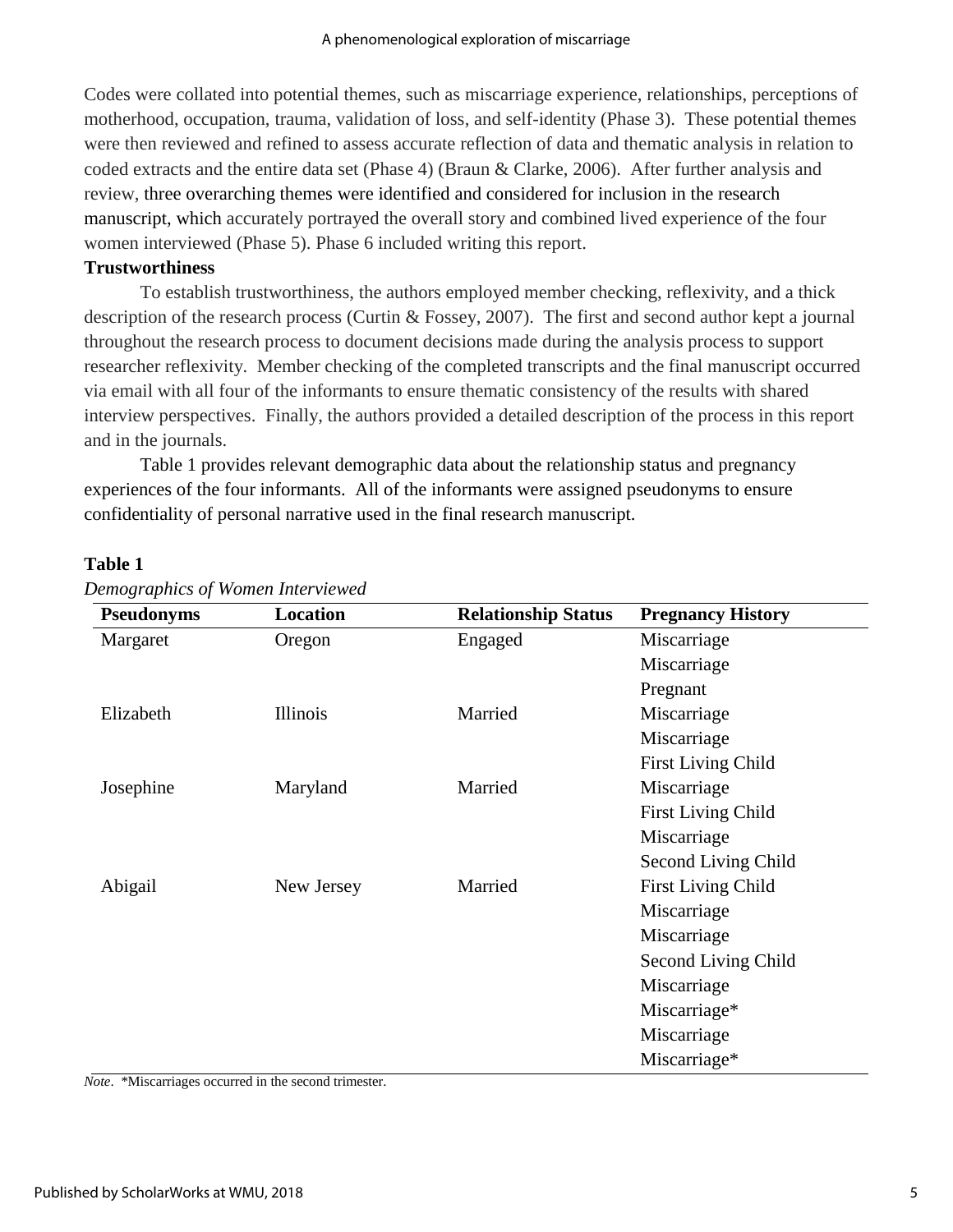#### **Results**

The interviews yielded thought-provoking testimony of intimately personal experiences with miscarriage. The following three themes emerged during the data analysis: (a) the journey: ambiguity, vulnerability and the trauma of a miscarriage; (b) seeking acknowledgement and validation of loss: impact on relationships; and (c) occupational engagement: evolving roles and perspectives.

#### **The Journey: Ambiguity, Vulnerability, and the Trauma of a Miscarriage**

A miscarriage is more than a moment in time. Rather, it is a journey that begins prior to conception and shapes perspectives throughout a lifetime. A certain ambiguity, however, surrounds the phenomenon that leads to common misconceptions regarding the physical and emotional impact of a miscarriage. Margaret, Josephine, and Elizabeth discussed the uncertainty in the unknown.

**Margaret.** When I thought of miscarriage before, it seemed like this day, you know, it just happens one moment and then it is over with, which was not my experience at all.

**Josephine.** That's something that I didn't expect and I didn't feel like it could be so hard . . . the way I approach life is I just go into it and I just assume that it will be okay and it will work out. I'll get what I want right away. But it's more of a journey than I ever expected it to be. So, I didn't think that I was going to have to go through that to get what I have. But it does make what I have neater, I think.

**Elizabeth.** I was about six weeks along. This one resolved on its own. In hindsight, I'd say almost a non-event. I mean, I know these things happen all the time. For me, it was pretty devastating just because I had never . . . that did not cross my mind as something that would have happened to me.

Although the experiences that the informants shared were all very diverse, some commonalities emerged when discussing their miscarriages. Discussion of hopes and dreams for the future and concerns surrounding fertility and the vulnerability in the waiting process, the lack of control, and the visceral and traumatic nature of loss were prevalent.

**Elizabeth.** I only have my experiences, but I would garner to guess that if you're 6 weeks along, 11 weeks along, 20 weeks along or later, it still hurts. I think the minute you pee on that stick, you have so many hopes and dreams for this little baby. You know, I feel really sorry for women who confide in me that they got the positive pregnancy test at home and then they went to the doctor and the ultrasound showed they miscarried. So, they are like, "Well, but we barely knew it was there, so I feel bad about being upset about it." I don't think we should feel bad. It's still real. They all count.

**Margaret.** The first time was just like a bad period. The second time was much more than that. It was more physically traumatic. I went through it at home. So that was quite an experience. That was just a very visceral experience.

**Josephine.** Until it's final, there's always this glimmer of hope. Like, "Well, maybe this is not going to happen. Maybe this blood work is wrong or maybe . . . maybe this is going to be okay." And then, no.

**Elizabeth.** At the D&C [dilation and curettage], which was at the crack of dawn, I remember through tears, begging my doctor, "Can you please just check me one more time?" I don't know, holding out hope, I guess. And he didn't. I guess in the back of my mind, I just felt awful thinking, "What if this is a mistake?"

**Abigail.** I wanted to deliver the first [second trimester] loss. I didn't want to have a D&C, and so the doctor, when my water broke, the doctor just left the hospital and was like, "Oh, I'll be back." So she left and was gone when I actually labored. She came back and was like, "Okay, so we're ready to do this?" and I was like, "Well, no." It had already happened, the nurse was so kind and took care of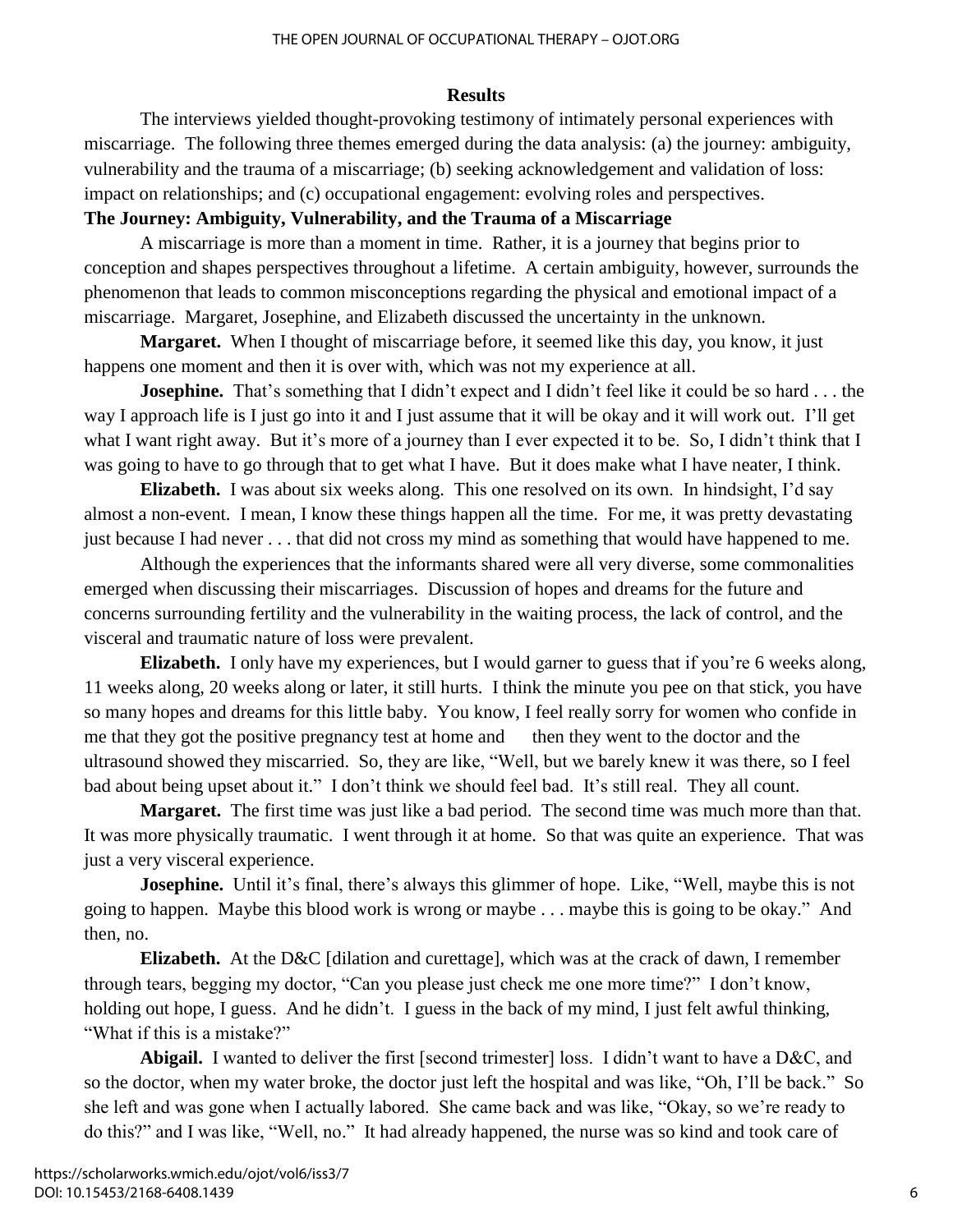everything. She [the doctor] actually applauded and started jumping up and down and was like, "Yay!" But I was like, "This isn't a happy place for me, in what world are you applauding and saying, 'Yay'? This was a terrible thing that just happened. I don't understand your reaction at all."

Miscarriage may be statistically common, but each loss is unique. The informants highlighted the importance of recognizing the individuality in each situation and providing comprehensive access to medical and educational resources by medical practitioners.

**Josephine.** You know, it's your own unique experience. But I just wish it were more out in the open so you didn't have to feel like it was some sort of underground miscarriage trade of information.

**Elizabeth.** It [miscarriage] is something couples are dealing with and it's not a female problem. It's not a girl who is upset because she miscarried, there's more to it than that. There is a family involved. . . . Follow your instincts. Just don't be afraid to inconvenience your doctor because you are the one who has to deal with the aftermath.

The medical care provided during their initial loss and recovery positively or negatively influenced the miscarriage experience with lasting perceptions evident in subsequent pregnancy and/or loss.

**Margaret.** I really like my doctor who I had at the time, too. She was really supportive. Just like, I could email her at any time, that sort of thing. And she was just really, kind of emotionally there, too. Which was nice. She was great!

**Josephine.** With the first one [miscarriage], I was probably a little more clueless as to what was happening. I was not a very good advocate for myself. They said, "This happens all the time. It'll be fine, whatever." They really blew me off. They didn't track my levels going down. They just told me to wait for a period. They didn't examine me. They didn't want anything to do with me.

Abigail. The whole process was just not good at the first hospital we were at. We went out on our own and did the funeral home and we had a cremation, which is nice for us, because we, on our own, have the urn and stuff. So, we have that. And then with our second loss we were at a different hospital and it was a little more religious-based and so maybe that is, it was a Catholic hospital so they view things a little bit differently. And they offered to, you know, a burial and they have two separate masses every year for infant loss or miscarriage and that sort of thing, which is nice. We didn't. We opted out of that because we had done one thing for our first son. We wanted to do the same thing for both of them. So we have urns for both of them. But the support level was very different. They also gave out pamphlets and had counseling support groups. We didn't participate in any of them but it was there. So, you know, it was just a different level of understanding or appreciation for what had happened.

### **Seeking Acknowledgement and Validation of Loss: Impact on Relationships**

Acknowledgement and validation of the emotional and physical components of loss are beneficial to recovery and moving through loss. The informants discussed the importance of being able to share and talk through their experiences without feeling like it was a shameful secret.

**Margaret.** I was just sort of in this phase . . . people need to talk about this, these things. It shouldn't be this weird, shameful, you can't talk about it, taboo subject.

The positive or negative impact on relationships with friends and family members were also discussed in regard to responses to a miscarriage. In some situations, sharing their experience with a miscarriage became an opportunity to connect; in other circumstances, sharing created distance in the relationship as people struggled to understand.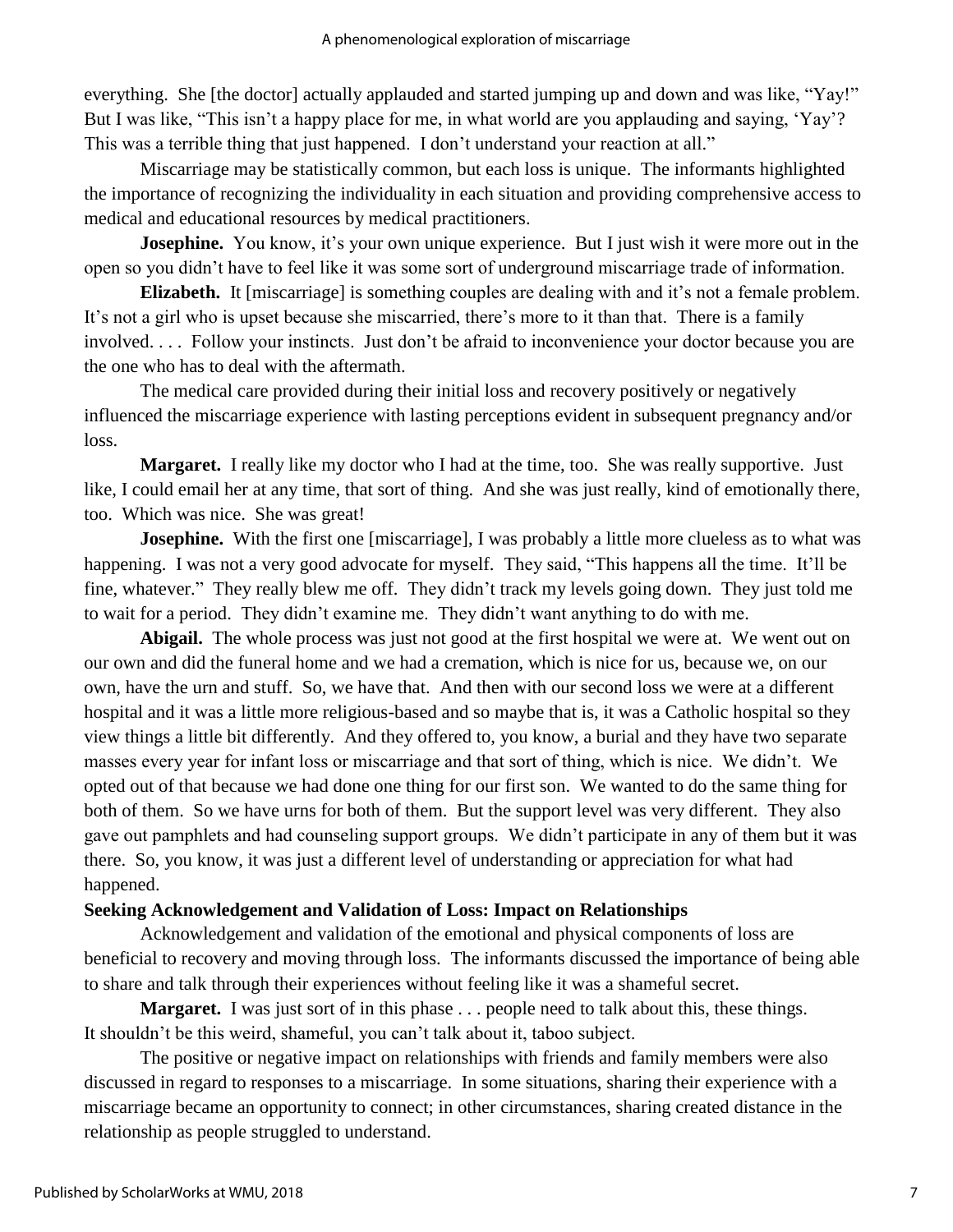**Elizabeth.** Or, they'd say, "Oh, this happens. This is so much more common than you think." And it's like, "Well, yeah, it's true. But I mean, it's happening to me. Right now."

**Margaret.** It's not like I really needed a lot of support, but I wanted some acknowledgement that it happened because it was really traumatic.

**Abigail.** My mother-in-law called to tell me that it was probably because I was a vegetarian that I miscarried the baby. So, that impacted us in a negative way because it's obviously not that and she was real adamant.

The influence on relationships with spouses or significant others were also discussed. For Margaret and Abigail, miscarriage created closeness in their partnership. For Elizabeth and Josephine, it was a source of tension and self-doubt.

**Elizabeth.** I did end up feeling a little bit like I was struggling more than him [husband]. Sometimes I wondered, "Are you as upset about this as I am? And shouldn't you be?"

**Josephine.** I think miscarriage opens a little bit of the gap of experience of parenthood and for the female versus the male. Because physically, like in childbirth, you are still going through this thing that they cannot touch and experience. And they're going through something that you cannot experience. So, it's definitely a test of commitment.

#### **Occupational Engagement: Evolving Roles and Perspectives**

Miscarriage impacts occupational engagement, as routines are disrupted. The informants discussed how they coped with the loss of work or attempts to schedule around the physical and emotional recovery. The informants described the return to their normal routines as "surreal."

**Margaret.** I was trying to time things, you know? I have these meetings or this stuff to do for work. Like, when will I [miscarry]? When will this actually happen? And, when can I do things? And, trying to schedule around it was weird because I didn't feel like thinking about any of that.

Careers or hobbies were frequently viewed as a distraction from loss and bereavement. For Josephine, engagement in occupation away from the home helped to alleviate marital tension, while Abigail reported being more hesitant to engage in activities alone or away from her family. Social media engagement was indicated to be an area of sensitivity and often viewed as a continued reminder of loss.

**Elizabeth.** I think [miscarriage] probably drew me into work a little bit as a distraction.

**Josephine.** After the miscarriage . . . I was already kind of busy, and I just kind of threw myself, even busier into everything. I was into everything. So, it made me just try to get away from the household for a while, and relationships. Just kind of wanted to be busy and do theater and go drink tequila and not be worried about it. So, that was what happened with that one [first miscarriage].

**Abigail.** I started doing acupuncture, which helps. Um, every now and then I'll go for a massage or something. I don't do a lot out on my own right now, just because when my husband's home, I want us to all be together. He's always like, "Go and do something on your own." But, I don't want to. I keep saying I want to, but really when it comes down to it, then I miss everyone when I'm gone. So I don't do a ton now.

**Elizabeth.** Well, Facebook got kind of hard because I felt like Facebook was just one baby announcement after the next. And I was just like, "I don't know if I should be on this anymore, I feel like I'm just an alcoholic walking into a bar." It was just . . . tough.

Self-identity may be shaped by the experience of a miscarriage. The knowledge that a miscarriage was a common phenomenon was a source of comfort and strength for Margaret. However,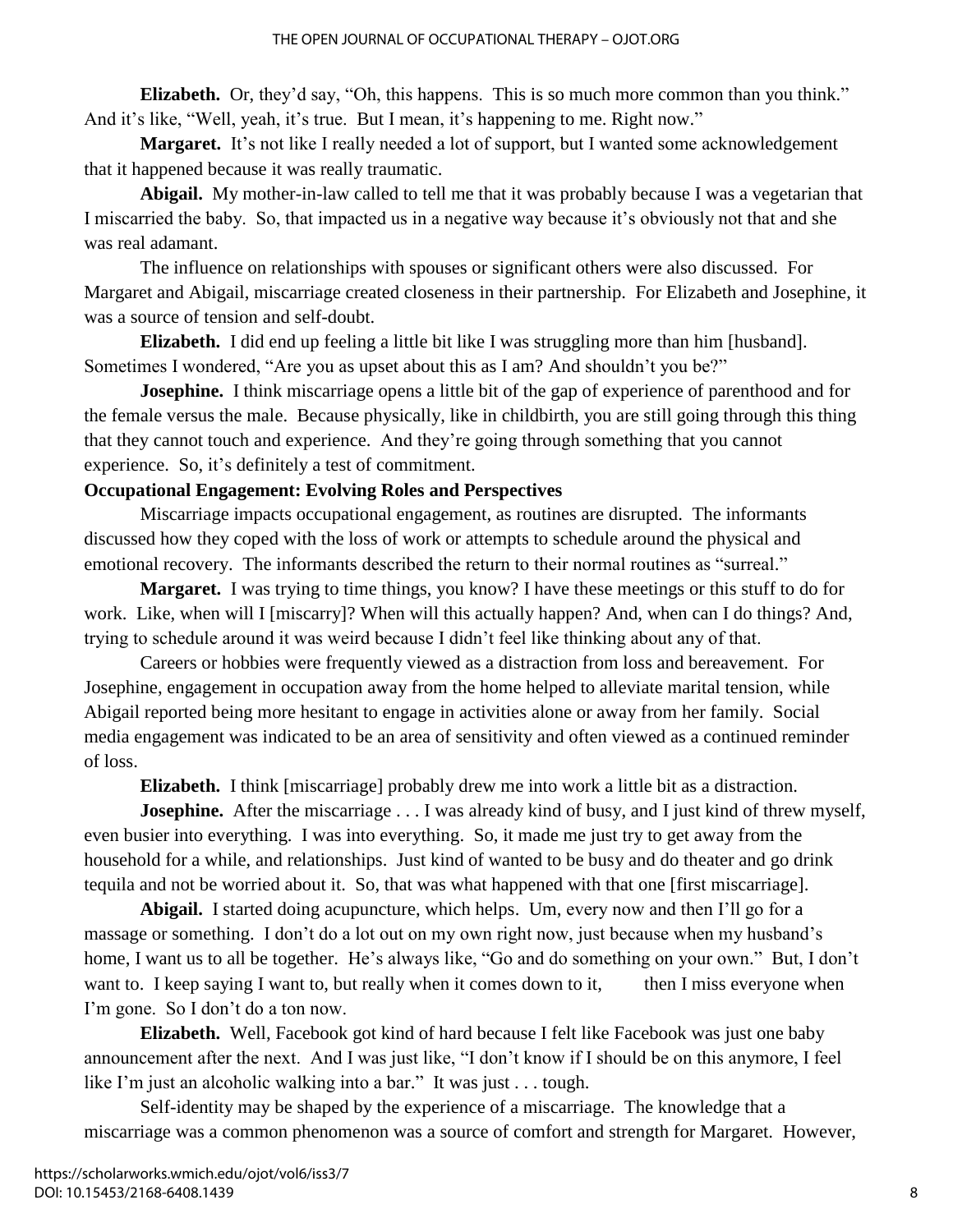most of the informants shared that they had struggled with feelings of failure, guilt, self-doubt, and lack of trust in their bodies.

**Margaret.** I think if anything identity wise, it sort of brought me closer to that kind of universal human experience thing. This [miscarriage] is something that no matter what the culture you are in, no matter what time, women have had to deal with and families have had to deal with. So, I think if anything, it sort of strengthened that.

**Josephine.** The first miscarriage that I had, that affected my self-identity the most because I immediately was like, "I'm never going to be able to have children and I'm not a woman and I'm broken." I kind of laugh at it now but it wasn't ridiculous at the time to be thinking that. And that's how I felt deep down. The other one [second miscarriage] probably didn't really affect my self-identity that much only because I already had my daughter and I knew that my body could do it. So, I trusted myself a lot more with that one. It was still sad and affected me but it didn't change how I felt about myself at all.

**Abigail.** I guess in some ways you feel guilty. Or, in every way I feel guilty. Like, I feel like, "What thing did I do that caused all of this?" There must be something that I've done in my past or now that's causing this to happen. So, I think, you feel the guilt and then you feel like you're maybe not the best mom because you're not doing everything right that you're supposed to do to make these kids there. You know, at least taking care of them the way you're supposed to. And that's not really a way that I'd see myself before because my kids are my life. And so, to feel like I've failed some of them feels terrible.

**Elizabeth.** That one [2nd miscarriage with D&C] was a little more invasive and a lot more impactful psychologically, too. Because at this point [after two miscarriages], I really started to doubt myself, like, "Am I even able? It was frustrating to get pregnant and now I don't even know if I can carry a baby."

Abigail and Elizabeth discussed how achieving pregnancy may become consuming and that fears of recurrent loss are difficult to reconcile. Interactions with pregnant women may also be a source of discomfort or resentment.

Abigail. Well, in the last year we've been really consumed with this whole process. I mean, I keep getting pregnant and I keep losing. And it's sort of like, we just said, if we even get pregnant again, like the pregnancy doesn't even really mean anything. You know? That sounds terrible, but if we get a positive pregnancy test it almost feels like, "Well, great." Like, you know? It doesn't feel like it's ever . . . it feels like this never-ending race. That we just keep trying and trying and trying and it just keeps failing. It's something that I still really want and so I'm not ready to throw in the towel. But, I'm also not super hopeful that it is going to happen for us again.

**Elizabeth.** It's funny, because I do the timeline math in my head and I almost add in a loss. Because a loss isn't a blip on the calendar. A loss is about a 6-month time frame, in my opinion, because you get pregnant and you keep it for a little bit, you lose it, and then it takes time for the body to heal. And then, for me, it took time for, just [to be] emotionally ready again.

**Abigail.** And women, who, you know, complain about stretch marks as if that's the worse thing about pregnancy and I want to strangle them a little bit. But if you don't know, you don't know any different . . . you don't know how to appreciate things if you haven't been through loss.

The informants also reported that miscarriages influenced or reinforced personal views on the roles and routines of motherhood, abortion, and religion or spirituality.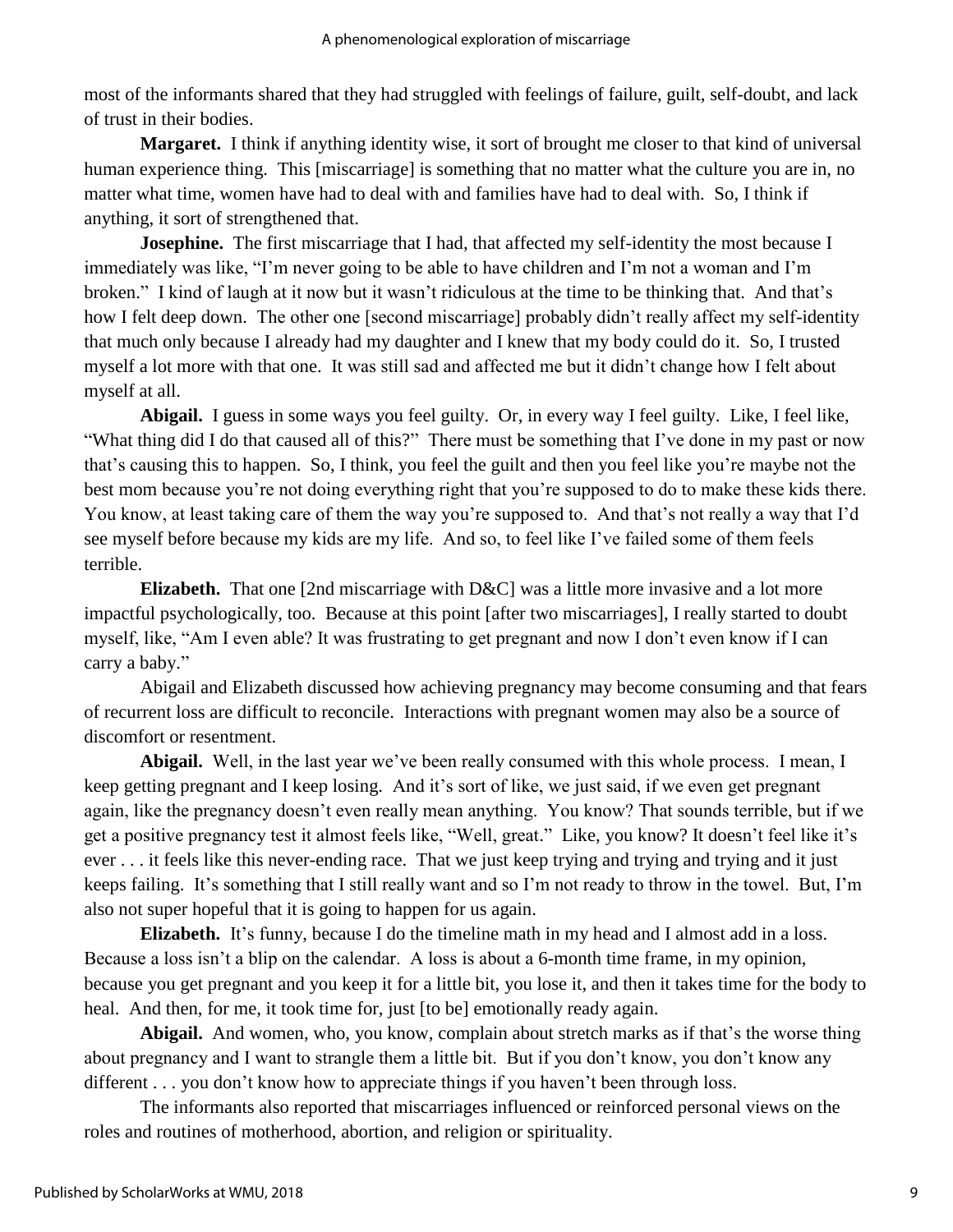Abigail. Well, and [this] may be kind of counter to what I was saying earlier about how much you appreciate your kids. But, when people are like, "Well, at least you have these two." I'm like, "Yeah, I have these two and I love them and I appreciate them so much now, but, those, those were also my children. You know, they were also my sons and, you know, it doesn't make it less sad because I have two other ones."

**Elizabeth.** I am much more pro-life than I ever use to be in the past. I do think, now, some of that might be motherhood in general because I've experienced, you know, the birth of a child and the gift that it is. But, I also think about that D&C and I see these clips. I don't want to get too political, I don't know where you fall on the whole spectrum. You hear about people standing up for things that I just so wholeheartedly disagree with and wonder if they've ever been in shoes like mine. Would they feel differently?

**Josephine.** I've kind of worked those experiences into my religious beliefs. Like, it's not like I thought, um, like that miscarriage that I had before my youngest daughter. I really do feel like it was biology. I don't think there was like a little soul in there yet. I think that it was like, her. She was trying to be born and like, because that body wasn't like the right body, it wasn't working out, she was like, "I have to wait for the next one . . . that one is not going to work out." So, I kind of have adapted my beliefs to accept, like fit miscarriage into it, which makes it more okay for me in my mind, I guess. Because, I didn't feel like I was giving up, like a soul to the porcelain in the toilet. Jesus, that's horrible. Oh, my God. I'm like, "I'm going to flush this little, little soul down the toilet." So, yeah. I still believe that, not that I believed that before but it kind of reaffirmed and made me think about things I probably never would have considered. Which is something that people think about abortion all the time. I already kind of had my beliefs that way. This just actually tested it. Made me re-examine it, I guess. So.

**Elizabeth.** I started going to church. Not because I thought that it would be my golden ticket or anything. But, it was just, I don't know what else to do, I guess. And you're just clinging to the fact that maybe somebody up there could be helping us out.

Elizabeth discussed the void she felt when unable to fulfill the life role of "mother" despite occupational competence at work and her decision to leave a successful career when given the opportunity to engage in the occupation of mothering. Abigail expressed gratefulness for her living children and the opportunity of motherhood.

**Elizabeth.** Sometimes, I kind of feel I was going through the motions [at work] because this other huge part of my life wasn't in motion yet. It was a weird time because again, everything was perfectly in place except for this one big gaping hole [motherhood] and I couldn't seem to fix it. And then it left me questioning, "What if this never happens for me?" It's only my perspective, because I can't undo the past, but I really think it has made me extremely grateful for [child] and for the opportunity. Because I got to the point where I was really doubtful that I would ever have that opportunity. I mean, we started thinking, "Well, do we even consider adoption?" We're getting a little bit older and I know some countries close you out at a certain age and so all these things started weighing on us. And, that's another reason I quit my job. I mean, I had thirteen years with the firm and I was up for partner at one of the world's largest accounting firms and I walked away from that because I didn't want to miss a minute of [child's] life. I'm not saying it is a walk in the park and that sometimes I don't miss the old job and the paychecks and all the things that came along with it, but, I just, I couldn't stomach it. I was like, "No, I've worked really hard for this kid!" and I also think it made me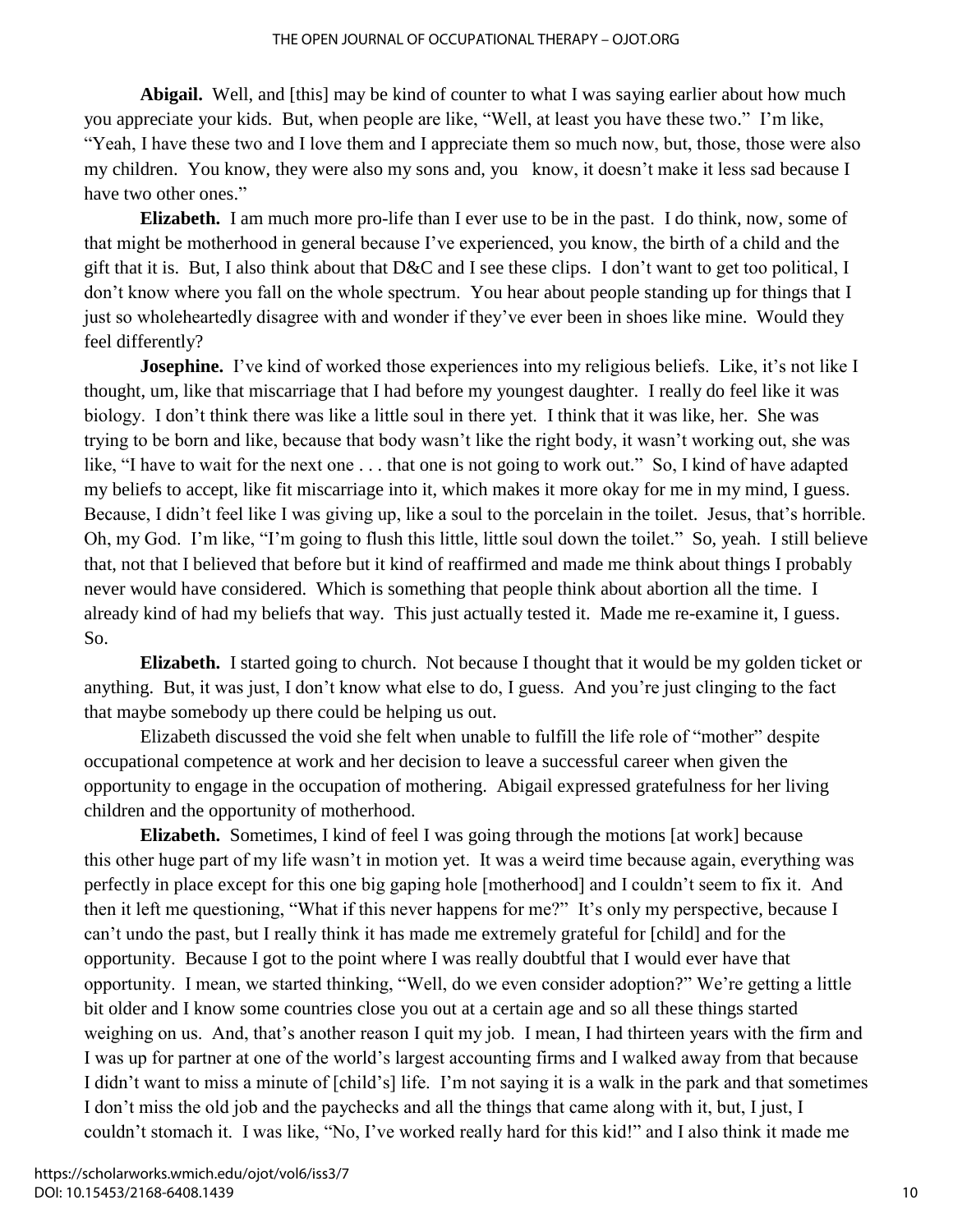think this is all, or he may be all we get. Which is, you know, more than enough because some days I still am in awe of this kid and I'm not even sure I deserve this one. I just want to soak him up.

Abigail. I feel like I appreciate my kids so much now. You know, I find myself really taking them in and just not taking it for granted as much as I did before. If I did before.

Margaret and Josephine also referenced their experiences with miscarriage as preparation for the challenges and uncertainties in motherhood or parenting.

**Margaret.** You know, the world has a lot of randomness. Especially when it comes to fertility. You know, it seems like a miracle it ever works out. So, I think that experience sort of reinforced the randomness of life. I think that is an important thing to go into motherhood with. You know, knowing it's not going to necessarily go according to script.

**Josephine.** It kind of prepares you to be, if you have to go through that, it kind of prepares you to be a parent. It's not like you have to be flexible, but you get really hard thinking life is so unexpected and you have to roll with the punches.

Miscarriage influenced perspectives on subsequent pregnancy. The informants who experienced miscarriages prior to having children or who experienced recurrent miscarriages described diminished attachment, increased anxiety, and challenges with embracing subsequent pregnancies without fear.

**Elizabeth.** It is a very sensitive pregnancy when you have a history of loss. I really refused to let myself get too attached. And I had a really hard time celebrating.

Abigail. With this last pregnancy, which was the second, second trimester loss; I think I didn't attach at all. I woke up the next morning after we found out and I was like, "I actually feel a little relieved," which sounds so stinking twisted because I obviously wanted it more than anything, but there was this component of, "Oh, okay. It happened. At least I don't have to worry anymore. I'm not waking up worrying." Your brain goes to, "Well, what's worse than this?" Now I'm ready for a second trimester loss. What would be worse? And it would be a third [trimester loss] or SIDS or something like that.

The phenomenon of miscarriage is more than a simple physical experience or a medical procedure. It is a life changing experience that influences relationships and self-identity and shapes perspectives of life roles and occupational engagement on a lifetime continuum. When the informants were asked to share advice for other women experiencing miscarriage, they noted that their desire to help other women navigate miscarriage motivated them to participate in this study and offer these words of wisdom.

**Margaret.** I think the advice I have is to be patient with yourself and give your body some space to process that experience before you draw any, you know, monumental conclusions about it, give yourself some space to process. And don't be afraid to lean on others for support, no matter what that support is. Whether that's more like people just being there or talking through it.

**Elizabeth.** I know they may not want to hear it, but time does do wondrous things. You won't necessarily forget but it will get easier as time goes on. And, until you are told otherwise, don't give up on your body because it's working really hard for you. You never know.

**Josephine.** I wish, in a perfect world, that it [miscarriage] wasn't a thing that you really needed guidance for. I wish it was just out in the open more. I didn't like the way it was said to me in [town], but I do like the idea that it can, it can be normal. But also, even though it happens to a lot of women, it's your own experience and it's horrible for you; if it's horrible and if it's not horrible, that's okay, too.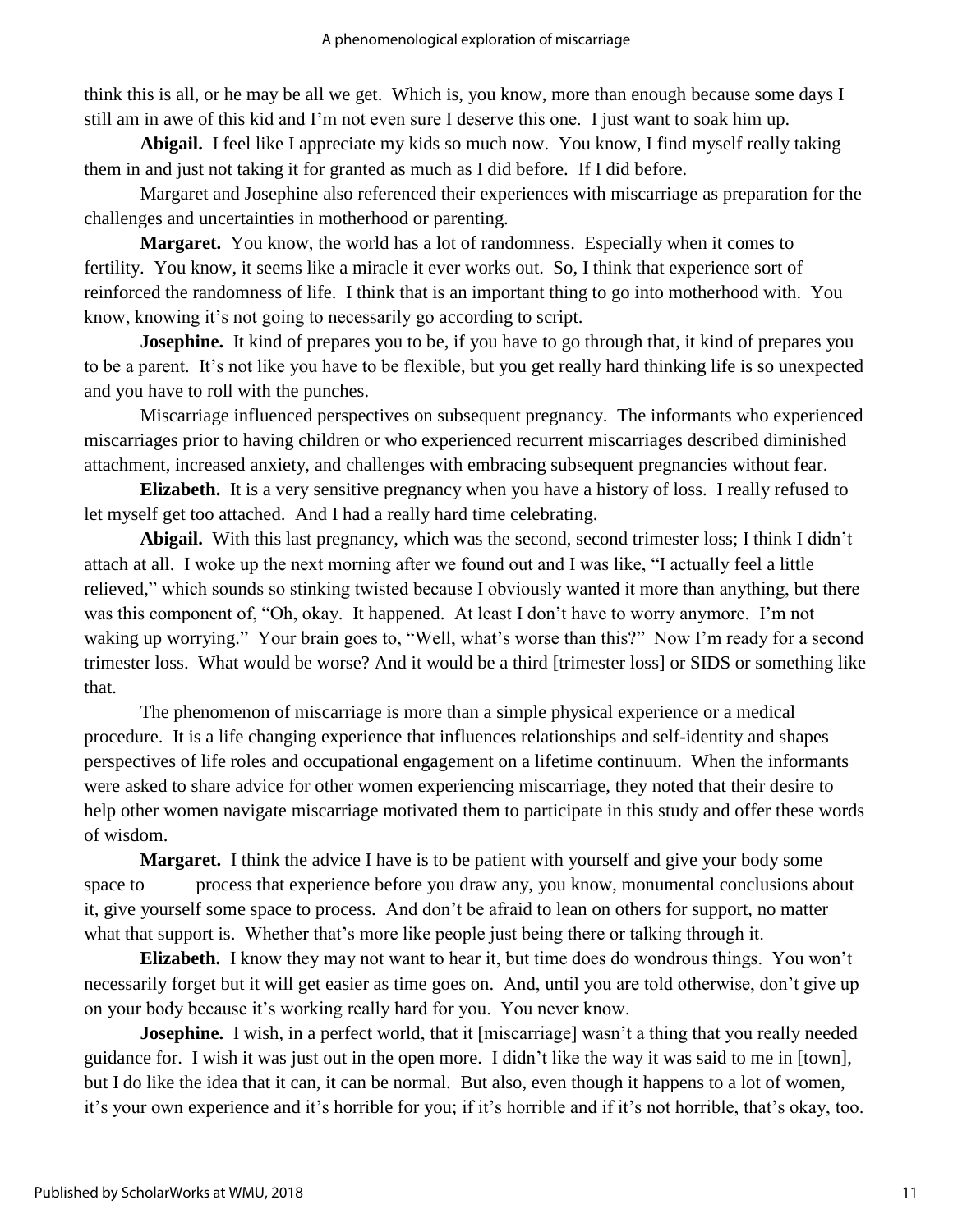#### **Discussion**

This phenomenological study sought to facilitate an intimate exploration of miscarriage with consideration of the lived experiences of the informants. The interviews elicited detailed accounts of the personal experiences with miscarriage and focused dialogue on the impact of miscarriage on relationships, evolving perceptions of motherhood, and the influence of loss on occupational roles and routines. The findings illustrated the commonalities and diversity found in the lived experience of miscarriage and provided meaningful insight into the ambiguous and traumatic nature of loss; the significance of societal acknowledgement and validation of loss; the subsequent impact on relationships with friends, loved ones, and medical professionals; and the influence of occupational engagement on evolving roles and perspectives.

The ambiguity of miscarriage contributed to the traumatic experience of the loss for each of the informants and contributed to disenfranchised grief. Acknowledgement of the visceral physical process of a miscarriage was noted to be an important consideration in the healing process. This is congruent with the research by Nikčević (2003), who highlighted the importance of validating miscarriage to facilitate "closure" and moving forward through loss. This finding was significant as the physicality of a miscarriage varied among the informants: from navigating the process relatively alone at home, to having a dilation and curettage procedure in a hospital or outpatient clinic, to delivering a still baby on the labor and delivery unit. In some instances, the emotional upheaval of a miscarriage created distance between partners, friends, loved ones, and medical practitioners as the informants struggled to move through grief. In other instances, speaking openly and with candor about the experience of miscarriage also created opportunities to forge new connections and strengthen existing relationships.

Furthermore, the findings of this study suggest that the statistical frequency of miscarriage contributed to an apathetic atmosphere when women sought support and understanding of the traumatic nature of the event. Interactions with medical practitioners negatively or positively shaped the overall miscarriage experience and influenced the informants' perceptions of subsequent pregnancies. Overall, resources for education and support were not found to be readily accessible, which aligns with previous research (Harvey et al., 2001; Nikčević, 2003; Nikčević et al., 2007; Robinson, 2014; Séjourné et al., 2010).

The role of occupation is twofold in the event of a miscarriage. A miscarriage may be viewed as the loss or postponement of roles and routines attributed to the occupation of motherhood. However, occupation is also a means of coping with an event of bereavement through engagement in meaningful activities. The occupational responses to loss (occupational maintenance, occupational dissolution, occupational ambivalence, and occupational restoration) as described in the autoethnographic research by Forhan (2010) and Hoppes (2005) were evident in the findings of this study. The informants described engagement in occupation as they struggled with the emerging reality of miscarriage, the influence of grief, the postponement of motherhood on the meaning of everyday roles and routines, and then the adaptation to a new reality after loss (Forhan, 2010; Hoppes, 2005). These occupational responses to loss are not mutually exclusive but rather interwoven throughout the experience of miscarriage and beyond. Reactions to miscarriage may be ever evolving and shaped by perceptions of fertility, recurrent miscarriages, subsequent pregnancy, and the achievement of motherhood. The concept that a miscarriage is not a moment but rather an event that influences and shapes a lifetime has been well documented in the research (Frost et al., 2007; Gaudet et al., 2010; Harvey et al., 2001; & Ockhuijsen et al., 2014).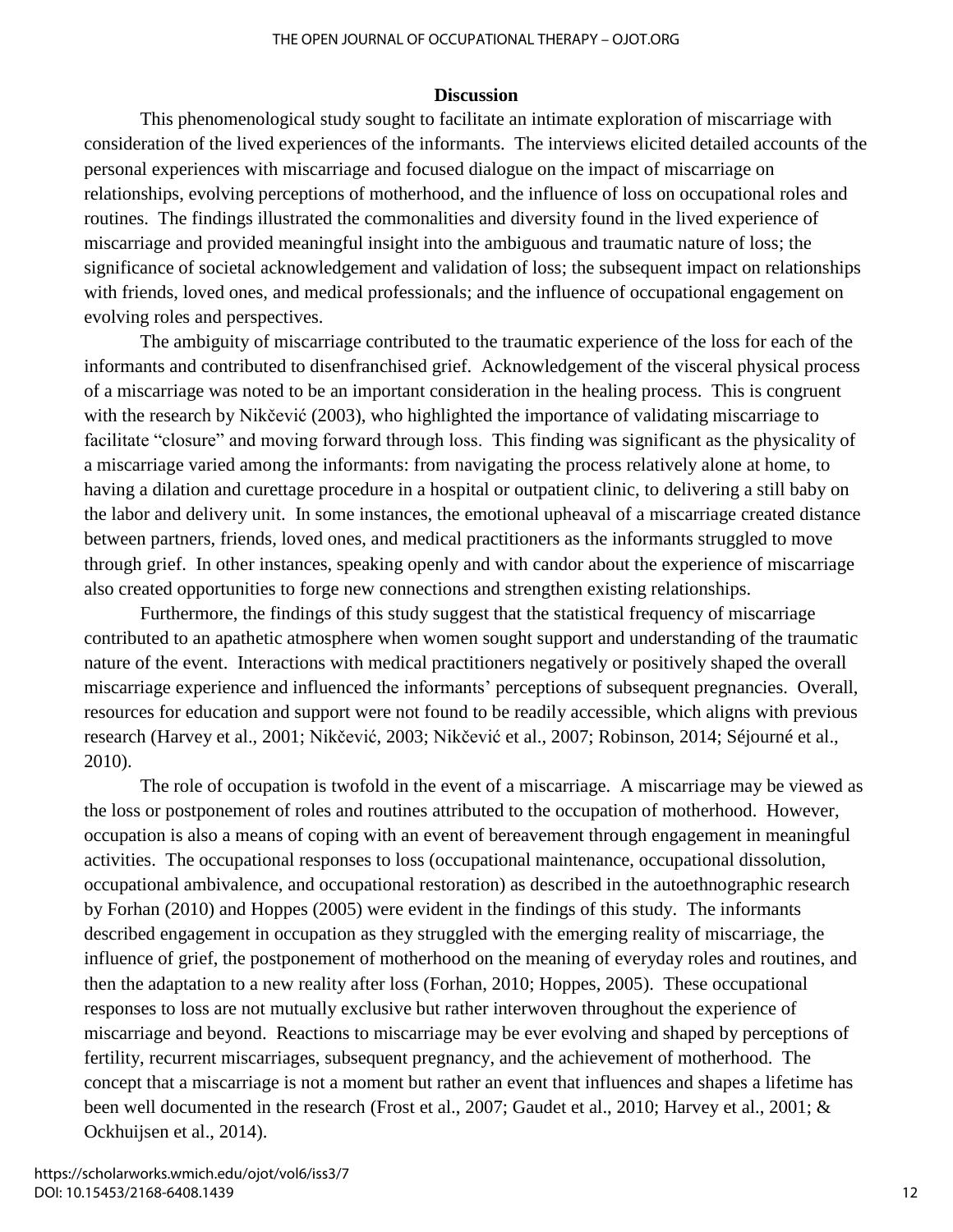### **Limitations**

Due to the small size of this preliminary study, the findings may not be generalizable to the public. However, the informants provided an in-depth and diverse picture of the phenomenon of miscarriage and that produced meaningful results. In addition, the use of a single researcher to conduct and code the interviews was of special consideration during the design and implementation of this study. Due to the intensely personal nature of miscarriage, the use of a single researcher with a personal history of miscarriage facilitated an open and intimate dialogue in regard to the nuances of the lived experiences of miscarriage. To mitigate the effects of a single data analyst, member checking occurred of both the completed interview transcripts and the final research manuscript to ensure congruency of data. Furthermore, reflexivity provided a mindful dialogue throughout the course of this research study. **Future Research and Implications for Practice**

The role of occupation in the context of bereavement after a miscarriage has specific implications for occupational therapy research, education, and practice. Not only is the occupation of motherhood impacted as a result of loss, but occupational engagement also plays a significant role in coping with and moving forward through grief, thus underscoring the distinct need for occupational therapy services for this unique population. Potential research implications include the (a) development and testing of occupation-based assessment tools to screen and assess risk for occupational disengagement throughout the perinatal period and (b) the development of efficacious intervention approaches to address both emotional and physical well-being, such as in occupation-based support groups, mindfulness-based stress reduction approaches, or supporting women's physical recovery needs after a miscarriage. Occupational therapy educational programs could incorporate content related to miscarriage and bereavement during learning modules related to occupational roles of motherhood and to coursework focused on the promotion of emotional and physical health. In addition, a more thorough exploration of motherhood as an occupation and the perceptions of occupational performance, identity, and competency in motherhood in circumstances of miscarriage, adoption, or infertility is also warranted and may have broader implications for the role of occupation in the context of evolving life roles and routines. Research questions that emerged from this study include:

1. How does a miscarriage impact co-occupational engagement with a child born after loss (rainbow baby)?

2. How does a miscarriage impact co-occupational engagement with a child adopted after experiences with infertility or recurrent pregnancy loss?

3. What decision-making factors influence families with living children to continue to strive for pregnancy despite recurrent miscarriage?

### **Conclusion**

This preliminary qualitative study used a phenomenological design in a personal exploration of the lived experience of miscarriage and the subsequent impact on relationships, perceptions of motherhood, and the influence on occupational roles and routines. Despite a small sample size, this study yielded rich insight into the phenomenon of miscarriage as experienced by four women. The findings illustrated the ambiguity and vulnerability in pregnancy loss and the subsequent impact on relationships as women seek validation and acknowledgement of the physical and emotional trauma of a miscarriage. The findings further suggested that the experience of miscarriage may be negatively or positively influenced by the quality and continuity of care provided by health care practitioners. The lack of satisfaction with medical care highlighted the relevance of individualized and compassionate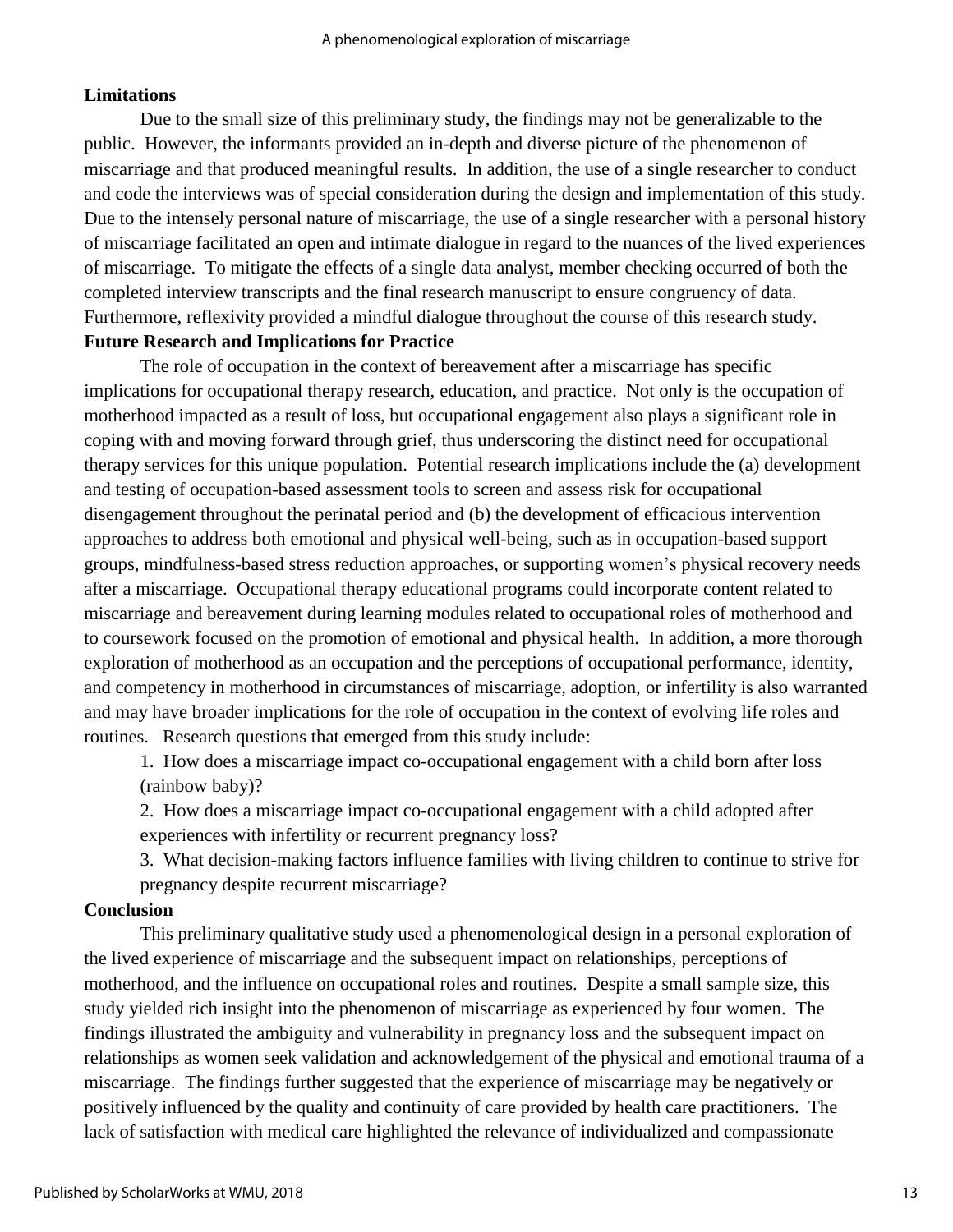care by medical professionals and a general need for increased societal awareness in regard to miscarriage as a unique event of bereavement. The findings further revealed the dual role of occupation as both an evolving role in regard to achievement of anticipated motherhood roles and routines and as a means of coping through occupational engagement in meaningful activities.

What emerged from this study is a greater appreciation of the complexity of the lived experience of miscarriage. Findings highlight an increased awareness of the significance of miscarriage on selfidentity, relationships, and the role of occupation in the context of bereavement. A miscarriage is understood to be a significant event that warrants further research and exploration of program development, advocacy, and improved resources to allow women to more easily navigate the interrupted journey toward motherhood.

*Marit Watson, B.S., OTR/L, is a student in the Post-Professional Occupational Therapy Doctorate program at Creighton University and an occupational therapist at The Rehabilitation Institute of St. Louis. Her research interests explore the complexities of miscarriage and the role of occupation in the context of bereavement.*

*Vanessa Jewell, Phd, OTR/L, is an Assistant Professor and the program director of the Post-Professional Occupational Therapy Doctorate program at Creighton University. She developed the Occupation-Centered Intervention Assessment and her research is focused on provision of clientcentered, occupationally relevant, and ecologically valid interventions.*

*Sarah Smith, DSc, OTR/L, is an assistant professor of occupational therapy at the University of New Hampshire. She developed a Family Health Model and her research examines factors and mediating processes contributing to robust family health. At the time of this study, Dr. Smith was the Alaska Service Learning Coordinator for Creighton University.*

#### **References**

- Adolfsson, A., Larsson, P. G., Wijma, B., Berterö, C. (2004). Guilt and emptiness: Women's experiences of miscarriage. *Health Care for Women International*, *25*(6), 543-560. [https://doi.org/10.1080/07399330490444821](https://doi.org/10.1080/07399330490444821 )
- American Occupational Therapy Association. (2014). Occupational therapy practice framework: Domain and process (3rd Edition). *American Journal of Occupational Therapy*, *68*(1), S1-S48. <https://doi.org/10.5014/ajot.2014.68s1>
- Bar, M.A., & Jarus, T. (2015). The effect of engagement in everyday occupations, role overload and social support on health and life satisfaction among mothers. *International Journal of Environmental Research and Public Health*, *12*(6), 6045-6065. <https://doi.org/10.3390/ijerph120606045>

Braun, V., & Clarke, V. (2006). Using thematic analysis in psychology. *Qualitative Research in Psychology*, *3*(2), 77- 101. [https://doi.org/10.1191/1478088706qp063o](https://doi.org/10.1191/1478088706qp063oa)

[a](https://doi.org/10.1191/1478088706qp063oa)

Broquet, K. (1999). Psychological reactions to pregnancy loss. *Primary Care Update for OB/GYNS*, *6*(1),

12-16. [https://doi.org/10.1016/s1068-](https://doi.org/10.1016/s1068-607x(98)00176-0) [607x\(98\)00176-0](https://doi.org/10.1016/s1068-607x(98)00176-0)

Cahill, A. J. (2015). Miscarriage and intercorporeality. *Journal of Social Philosophy*, *46*(1), 44- 58.<https://doi.org/10.1111/josp.12082>

Cronin, A. F. (2004). Mothering a child with hidden impairments. *American Journal of Occupational Therapy*, *58*(1), 83-92. [https://doi.org/10.5014/ajot.58.1.83](https://doi.org/10.5014/ajot.58.1.83 )

Curtin, M., & Fossey, E. (2007). Appraising the trustworthiness of qualitative studies: Guidelines for occupational therapists. *Australian Occupational Therapy Journal*, *54*(2), 88-94. [https://doi.org/10.1111/j.1440-](https://doi.org/10.1111/j.1440-1630.2007.00661.x) [1630.2007.00661.x](https://doi.org/10.1111/j.1440-1630.2007.00661.x)

- Davidson, M. R., London, M. L., & Ladewig, P. A. W. (2016). *Olds' maternal-newborn nursing & women's health across the lifespan.* United States: Pearson Education, Inc.
- Forhan, M. (2010). Doing, being, and becoming: A family's journey through perinatal loss. *American Journal of Occupational Therapy*, *64*(1), 142- 151. <https://doi.org/10.5014/ajot.64.1.142>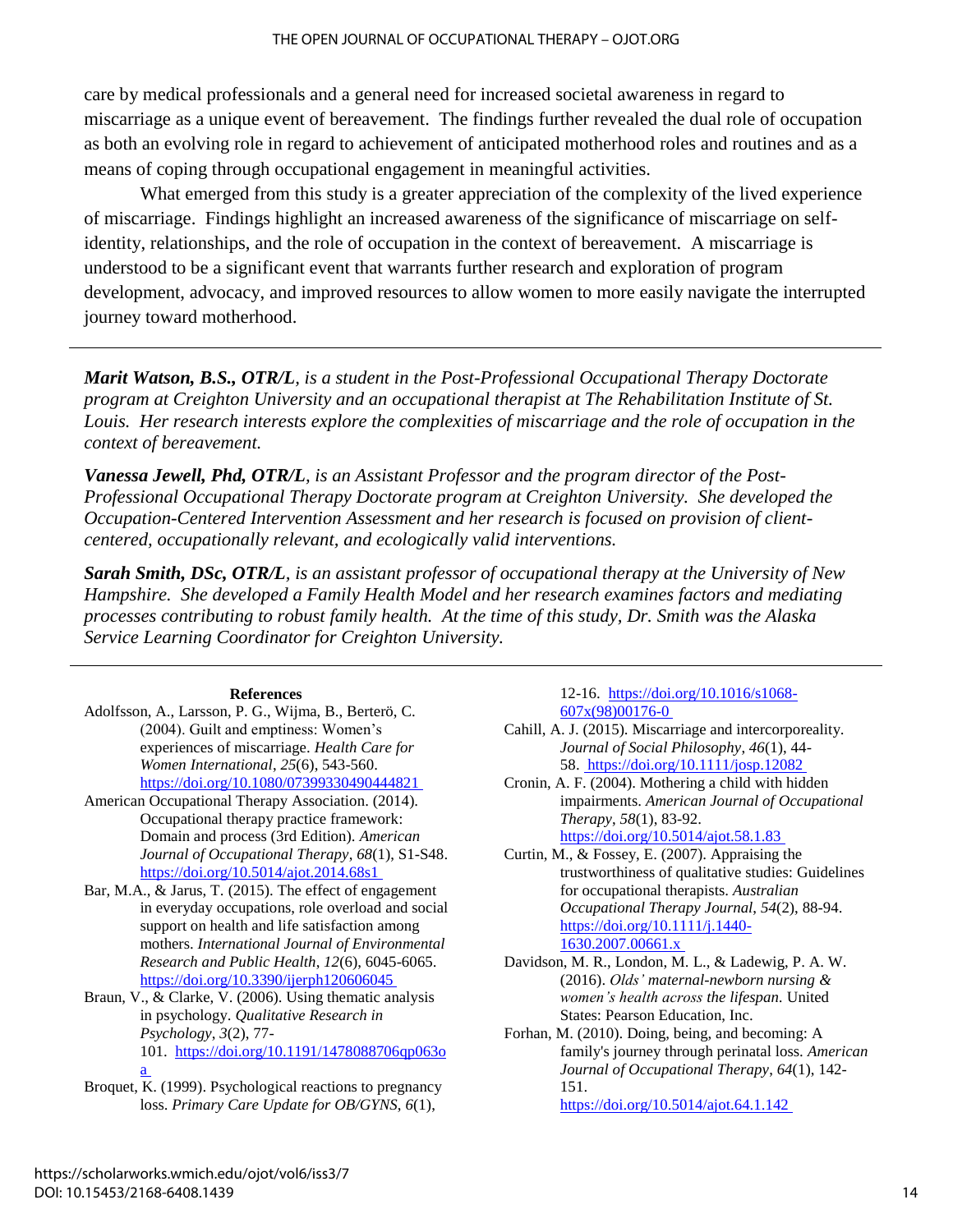- Frost, J., Bradley, H., Levitas, R., Smith, L., & Garcia, J. (2007). The loss of possibility: Scientisation of death and the special case of early miscarriage. *Sociology of Health & Illness*, *29*(7), 1003-1022. [https://doi.org/10.1111/j.1467-](https://doi.org/10.1111/j.1467-9566.2007.01019.x) [9566.2007.01019.x](https://doi.org/10.1111/j.1467-9566.2007.01019.x)
- Gaudet, C., Séjourné, N., Camborieux, L., Rogers, R., & Chabrol, H. (2010). Pregnancy after perinatal loss: Association of grief, anxiety and attachment. *Journal of Reproductive and Infant Psychology*, *28*(3), 240-251. <https://doi.org/10.1080/02646830903487342>
- Harvey, J., Moyle, W., & Creedy, D. (2001). Women's experience of early miscarriage: A phenomenological study. *Australian Journal of Advanced Nursing*, *19*(1), 8-14.
- Hoppes, S. (2005). When a child dies the world should stop spinning: An autoethnography exploring the impact of family loss on occupation. *American Journal of Occupational Therapy*, *59*(1), 78-87. <https://doi.org/10.5014/ajot.59.1.78>
- Horne, J., Corr, S., & Earle, S. (2005). Becoming a mother: Occupational change in first time motherhood. *Journal of Occupational Science*, *12*(3), 176-183. <https://doi.org/10.1080/14427591.2005.9686561>
- Lang, A., Fleiszer, A. R., Duhamel, F., Sword, W., Gilbert, K. R., & Corsini-Munt, S. (2011). Perinatal loss and parental grief: The challenge of ambiguity and disenfranchised grief. *OMEGA- Journal of Death and Dying*, *62*(2), 186-196.<https://doi.org/10.2190/om.63.2.e>
- Lok, I. H., & Neugebauer, R. (2007). Psychological morbidity following miscarriage. *Best Practice & Research Clinical Obstetrics and Gynaecology*, *21*(2), 229-247. <https://doi.org/10.1016/j.bpobgyn.2006.11.007>
- McCreight, B. S. (2008). Perinatal loss: A qualitative study in Northern Ireland. *OMEGA-Journal of Death and Dying*, *57*(1), 1-19. <https://doi.org/10.2190/om.57.1.a>
- Miller, S. C. (2015). The moral meanings of miscarriage. *Journal of Social Philosophy*, *46*(1), 141-157. Retrieved from [http://onlinelibrary.wiley.com/doi/10.1111/josp.1](http://onlinelibrary.wiley.com/doi/10.1111/josp.12091/pdf) [2091/pdf](http://onlinelibrary.wiley.com/doi/10.1111/josp.12091/pdf)
- Mulvihill, A., & Walsh, T. (2014). Pregnancy loss in rural Ireland: An experience of disenfranchised grief. *British Journal of Social Work*, *44*(8), 2290- 2306.

<https://doi.org/10.1093/bjsw/bct078>

Nikčević, A. V. (2003). Development and evaluation of a miscarriage follow-up clinic. *Journal of Reproductive and Infant Psychology*, *21*(3), 207- 217.

<https://doi.org/10.1080/0264683031000154999>

Nikčević, A.V., Kuczmierczyk, A. R., & Nicolaides, K. H. (2007). The influence of medical and psychological interventions on women's distress after miscarriage. *Journal of Psychosomatic Research*, *63*(3), 283-290. <https://doi.org/10.1016/j.jpsychores.2007.04.004>

- Ockhuijsen, H. D. L., van den Hoogen, A., Boivin, J., Macklon, N. S., & de Boer, F. (2014). Pregnancy after miscarriage: Balancing between loss of control and searching for control. *Research in Nursing & Health*, *37*(4), 267-275. <https://doi.org/10.1002/nur.21610>
- Olson, K. J. (2013). Health promotion: Healing through loss. *Journal of Emergency Nursing*, *39*(6), 610- 612.<https://doi.org/10.1016/j.jen.2011.12.013>
- Patton, M. Q. (2015). Qualitative research and evaluation methods: Integrating theory and practice. Los Angeles, CA: SAGE.
- Pizur-Barnekow, K., & Erickson, S. (2011). Perinatal posttraumatic stress disorder: Implications for occupational therapy in early intervention practice. Occupational Therapy in Mental Health, 27(2), 126-139.
- <https://doi.org/10.1080/0164212x.2011.566165> Portney, L. G., & Watkins, M. P. (2015). Foundations for clinical practice. Philadelphia: F.A. Davis Company.
- Robinson, J. (2014). Provision of information and support to women who have suffered an early miscarriage. *British Journal of Midwifery*, *22*(3), 175-180.

[https://doi.org/10.12968/bjom.2014.22.3.175](https://doi.org/10.12968/bjom.2014.22.3.175 )

- Rowlands, I. J., & Lee, C. (2010). 'The silence was deafening': Social and health service support after miscarriage. *Journal of Reproductive and Infant Psychology*, *28*(3), 274-286. <https://doi.org/10.1080/02646831003587346>
- Séjourné, N., Callahan, S., & Chabrol, H. (2010). Support following miscarriage: What women want. *Journal of Reproductive and Infant Psychology*, *28*(4), 403-411.

[https://doi.org/10.1080/02646830903487375](https://doi.org/10.1080/02646830903487375 )

- Slootjes, H., McKinstry, C., Kenny, A. (2016). Maternal role transition: Why new mothers need occupational therapists. *Australian Occupational Therapy Journal*, *63*(1), 130-133. <https://doi.org/10.1111/1440-1630.12225>
- Wilcock, A. A. (1999). Reflections on doing, being, and becoming. *Australian Occupational Therapy Journal*, *46*(1), 1-11. [https://doi.org/10.1046/j.1440-](https://doi.org/10.1046/j.1440-1630.1999.00174.x) [1630.1999.00174.x](https://doi.org/10.1046/j.1440-1630.1999.00174.x)
- Wilcock, A. A. (2005). Occupational science: Bridging occupation and health. *Canadian Journal of Occupational Therapy*, *72*(1), 5-12. <https://doi.org/10.1177/000841740507200105>
- Wood, L., & Quenby, S. (2010). Exploring pregnancy following a pre-term birth or pregnancy loss. *British Journal of Midwifery*, *18*(6), 350-356. <https://doi.org/10.12968/bjom.2010.18.6.48306>